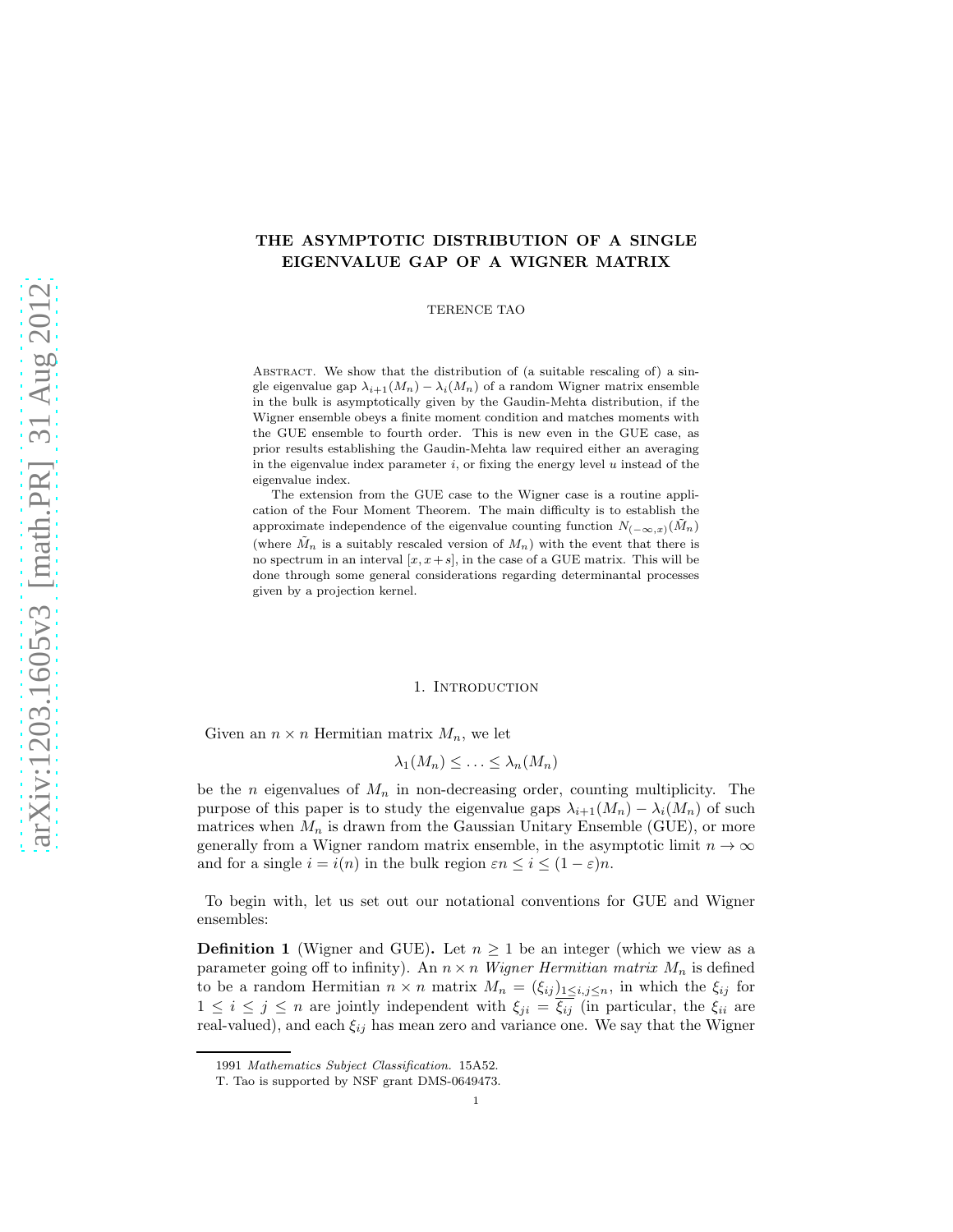matrix ensemble *obeys condition*  $C1$  with constant  $C_0$  if one has

$$
\sup_{i,j} \mathbf{E} |\xi_{ij}|^{C_0} \leq C
$$

for some constant  $C$  (independent of  $n$ ).

A GUE matrix  $M_n$  is a Wigner Hermitian matrix in which  $\xi_{ij}$  is drawn from the complex gaussian distribution  $N(0, 1)$ <sub>C</sub> (thus the real and imaginary parts are independent copies of  $N(0, 1/2)_{\mathbb{R}}$  for  $i \neq j$ , and  $\xi_{ii}$  is drawn from the real gaussian distribution  $N(0, 1)_{\mathbb{R}}$ .

A Wigner matrix  $M_n = (\xi_{ij})_{1 \leq i,j \leq n}$  is said to match moments to m<sup>th</sup> order with another Wigner matrix  $M'_n = (\xi'_{ij})_{1 \leq i,j \leq n}$  for some  $m \geq 1$  if one has

$$
\mathbf{E}(\mathrm{Re}\xi_{ij})^a(\mathrm{Im}\xi_{ij})^b = \mathbf{E}(\mathrm{Re}\xi_{ij}')^a(\mathrm{Im}\xi_{ij}')^b
$$

whenever  $a, b \in \mathbb{N}$  with  $a + b \leq m$ .

The bulk distribution of the eigenvalues  $\lambda_1(M_n), \ldots, \lambda_n(M_n)$  of a Wigner (and in particular, GUE) matrix is governed by the Wigner semicircle law. Indeed, if we let  $N_I(M_n)$  denote the number of eigenvalues of  $M_n$  in an interval I, and we assume Condition C1 for some  $C_0 > 2$ , then with probability<sup>1</sup> 1 –  $o(1)$ , we have the asymptotic

$$
N_{\sqrt{n}I}(M_n) = n \int_I \rho_{\rm sc}(u) \ du + o(n)
$$

uniformly in I, where  $\rho_{\rm sc}$  is the Wigner semi-circular distribution

$$
\rho_{\rm sc}(u) := \frac{1}{2\pi} (4 - u^2)^{1/2}_+;
$$

see e.g. [1]. Informally, this law indicates that the eigenvalues  $\lambda_i(M_n)$  are mostly contained in the interval  $[-2\sqrt{n}, 2\sqrt{n}]$ , and for any energy level u in the bulk region  $-2 + \varepsilon \le u \le 2 - \varepsilon$  for some fixed  $\varepsilon > 0$ , the average eigenvalue spacing should be  $\frac{1}{\sqrt{n}\rho_{\rm sc}(u)}$  near  $\sqrt{n}u$ .

Now let  $M_n$  be drawn from GUE. The distribution of the eigenvalues  $\lambda_1(M_n), \ldots, \lambda_n(M_n)$ are then well-understood. If we define the k-point correlation functions  $\rho_k^{(n)}$  $\mathbf{R}^{(n)}_k : \mathbb{R}^k \to$  $\mathbb{R}^+$  for  $0 \leq k \leq n$  to be the unique symmetric continuous function for which

$$
\mathbf{E} \sum_{1 \leq i_1 < \ldots < i_k \leq n} F(\lambda_{i_1}(M_n), \ldots, \lambda_{i_k}(M_n)) = \int_{\mathbb{R}^k} F(x_1, \ldots, x_k) \rho_k^{(n)}(x_1, \ldots, x_k) \, dx_1 \ldots dx_k
$$

for any continuous function F which is compactly supported in the region  $\{x_1 \leq$  $\ldots \leq x_k$ , then one has the well-known formula of Dyson [9]

$$
\rho_n^{(n)}(x_1,\ldots,x_n) = \frac{1}{(2\pi)^{n/2}} e^{-\sum_{i=1}^n x_i^2/2} \prod_{1 \le i < j \le n} (x_i - x_j)^2
$$

and the Gaudin-Mehta formula

$$
\rho_k^{(n)}(x_1,\ldots,x_k) = \det(K^{(n)}(x_i,x_j))_{1 \le i,j \le k}
$$

<sup>&</sup>lt;sup>1</sup>See Section 2 for the conventions for asymptotic notation such as  $o(1)$  that are used in this paper.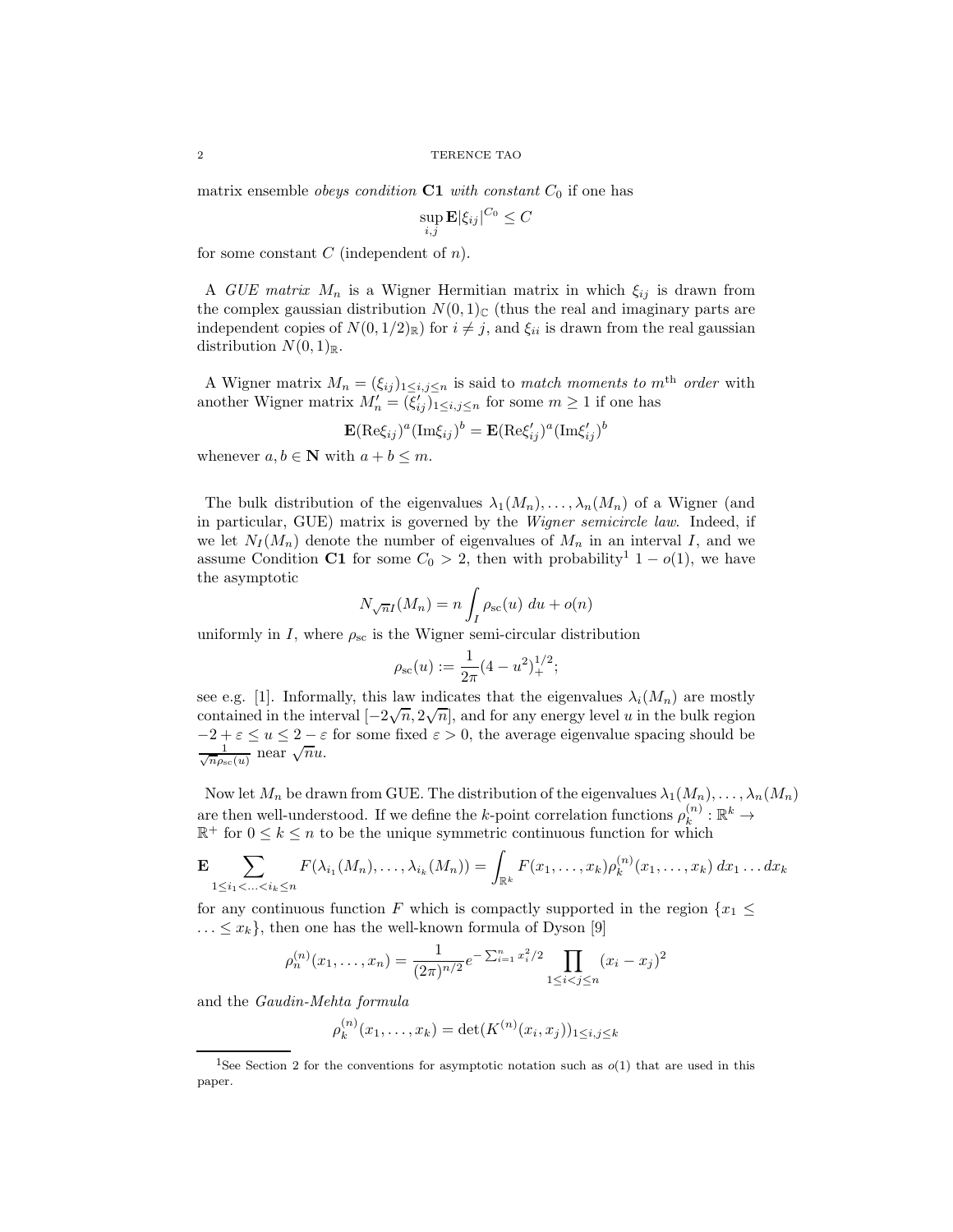where  $K^{(n)}(x, y)$  is the kernel

(1) 
$$
K^{(n)}(x,y) := \sum_{k=0}^{n-1} P_k(x)e^{-x^2/4}P_k(y)e^{-y^2/4}
$$

and  $P_0(x)$ ,  $P_1(x)$ ,... are the L<sup>2</sup>-normalised orthogonal polynomials with respect to the measure  $e^{-x^2/2}$  dx (and are thus essentially Hermite polynomials); see e.g. [19] or [1]. In particular, the functions  $P_k(x)e^{-x^2/4}$  for  $i=0,\ldots,n-1$  are an orthonormal basis to the subspace  $V^{(n)}$  of  $L^2(\mathbb{R}) = L^2(\mathbb{R}, dx)$  spanned by  $x^i e^{-x^2/4}$ for  $i = 0, \ldots, n-1$ , thus the orthogonal projection  $P^{(n)}$  to this subspace is given by the formula

$$
P^{(n)}f(x) = \int_{\mathbb{R}} K^{(n)}(x, y) f(y) dy
$$

for any  $f \in L^2(\mathbb{R})$ .

Applying the inclusion-exclusion formula, the Gaudin-Mehta formula implies that for any interval<sup>2</sup> I, the probability  $\mathbf{P}(N_I(M_n) = 0)$  that  $M_n$  has no eigenvalues in I, where  $N_I(M_n)$  is the number of eigenvalues of  $M_n$  in I, is equal to

$$
\mathbf{P}(N_I(M_n) = 0) = \sum_{k=0}^n \frac{(-1)^k}{k!} \int_I \cdots \int_I \det(K^{(n)}(x_i, x_j))_{1 \leq i, j \leq k} dx_1 \ldots dx_k.
$$

One can also express this probability as a Fredholm determinant

$$
\mathbf{P}(N_I(M_n) = 0) = \det(1 - 1_I P^{(n)} 1_I),
$$

where we view the indicator function  $1_I$  as a multiplier operator on  $L^2(\mathbb{R})$ .

The asymptotics of  $K^{(n)}$  as  $n \to \infty$  are also well understood, especially in the bulk of the spectrum<sup>3</sup>, which in this normalisation corresponds to the interval  $[(-2+\varepsilon)\sqrt{n},(2-\varepsilon)\sqrt{n}]$  for any fixed  $\varepsilon > 0$ . Indeed, if  $-2+\varepsilon < u < 2+\varepsilon$  and  $x, y$  are bounded uniformly in n, then from the Plancherel-Rotarch asymptotics for Hermite polynomials one has

(2) 
$$
\frac{1}{\rho_{\rm sc}(u)\sqrt{n}}K^{(n)}(u\sqrt{n}+\frac{x}{\rho_{\rm sc}(u)\sqrt{n}},u\sqrt{n}+\frac{y}{\rho_{\rm sc}(u)\sqrt{n}})=K_{\rm Sine}(x,y)+o(1)
$$

where  $K_{\text{Sine}}$  is the Dyson sine kernel

$$
K_{\text{Sine}}(x, y) := \frac{\sin(\pi(x - y))}{\pi(x - y)}
$$

with the usual convention that  $K(x, x) = 1$ ; see e.g. [19], [1], or [8, Corollary 1]. Note that the normalisations in (2) are consistent with the heuristic, from the

<sup>2</sup>One can generalise this formula from intervals to arbitrary Borel measurable sets, but in our applications we will only need the interval case. Similarly for many of the other determinantal process identities used in this paper.

<sup>3</sup>For the edge of the spectrum, one can control individual eigenvalues instead by the Tracy-Widom law [29]. There is however a transitional regime between the bulk and the edge which is not covered by either our results or by the Tracy-Widom law, e.g. when  $min(i, n-i)$  is comparable to  $n^{\theta}$  for some fixed  $0 < \theta < 1$ , and which may be worth further attention. Given that convergence to the sine kernel is also known in such regimes, one would expect the main results of this paper to extend to these settings, although to make this intuition rigorous would require some careful argument which we do not pursue here.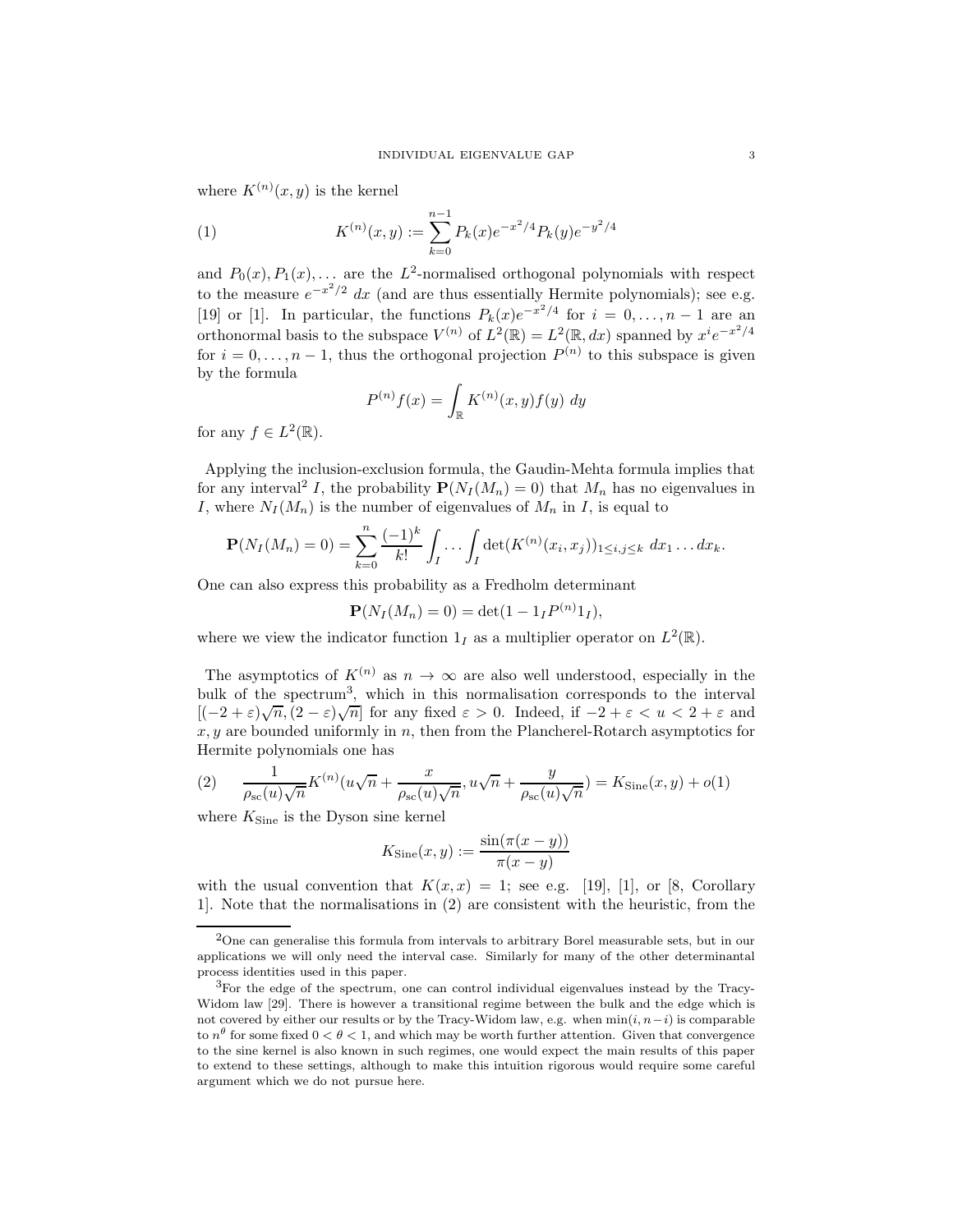Wigner semi-circular law, that the mean eigenvalue spacing at  $u\sqrt{n}$  is  $\frac{1}{\rho_{sc}(u)\sqrt{n}}$ . We observe that the Dyson sine kernel is also the kernel to the orthogonal projection  $P_{\text{Sine}}$  to those functions  $f \in L^2(\mathbb{R}, dx)$  whose Fourier transform

$$
\hat{f}(\xi) := \int_{\mathbb{R}} e^{-2\pi i x \xi} f(x) \, dx
$$

is supported on the interval  $[-1/2, 1/2]$ .

From (2) and some careful treatment of error terms (see e.g. [1, Chapter 3]) one obtains that

$$
\mathbf{P}(N_{u\sqrt{n}+\frac{1}{\rho_{\rm sc}(u)\sqrt{n}}}(M_n) = 0) = \sum_{k=0}^{\infty} \frac{(-1)^k}{k!} \int_I \cdots \int_I \det(K_{\rm Sine}(x_i, x_j))_{1 \leq i,j \leq k} dx_1 \ldots dx_k + o(1),
$$

or in Fredholm determinant form,

$$
\mathbf{P}(N_{u\sqrt{n}+\frac{1}{\rho_{\rm sc}(u)\sqrt{n}}I}(M_n)=0)=\det(1-1_I P_{\rm Sine}1_I)+o(1).
$$

Note that the kernel  $K_{\text{Sine}}(x, y)1_I(y)$  of  $P_{\text{Sine}}1_I$  is square-integrable, and so  $P_{\text{Sine}}1_I$ is in the Hilbert-Schmidt class, and so  $1_I P_{\text{Sine}} 1_I = (P_{\text{Sine}} 1_I)^* (P_{\text{Sine}} 1_I)$  is trace class.

This asymptotic can in turn be used to control the distribution of the averaged gap spacing distribution. Indeed, if  $1 < t_n < n$  is any sequence such that  $1/t_n, t_n/n =$ o(1), then for any  $-2 + \varepsilon < u < 2 - \varepsilon$  and  $s > 0$  independent of n, the quantity

$$
S(s,t_n,u,M_n) := \frac{\#\{1 \le i \le n-1 : \lambda_{i+1}(M_n) - \lambda_i(M_n) \le \frac{s}{\sqrt{n}\rho_{\mathrm{sc}}(u)}; |\lambda_i(M_n) - u\sqrt{n}| \le \frac{t_n}{\sqrt{n}}\}}{2t_n}
$$

has the asymptotic

(3) 
$$
S(s, t_n, u, M_n) = \int_0^s p(y) \, dy + o(1)
$$

where  $p$  is the *Gaudin distribution* (or *Gaudin-Mehta distribution*)

$$
p(y) := \frac{d^2}{dy^2} \det(1 - 1_{[0,y]} P_{\text{Sine}} 1_{[0,y]}),
$$

or equivalently

(4) 
$$
\det(1 - 1_{[0,y]} P_{\text{Sine}} 1_{[0,y]}) = \int_{y}^{\infty} p(z)(z - y) dz;
$$

see [7] for details. The quantity  $\det(1 - 1_{[0,u]}P_{\text{Sine}}1_{[0,u]})$  (and hence the Gaudin distribution  $p(y)$  can also be expressed in terms of a solution to a Painlevé V ordinary differential equation. More precisely, one has

$$
\det(1 - 1_{[0,y]} P_{\text{Sine}} 1_{[0,y]}) = \exp\left(\int_0^{\pi y} \frac{\sigma(x)}{x} dx\right)
$$

where  $\sigma$  solves the ODE

$$
(x\sigma'')^2 + 4(x\sigma' - \sigma)(x\sigma' - \sigma + (\sigma')^2) = 0
$$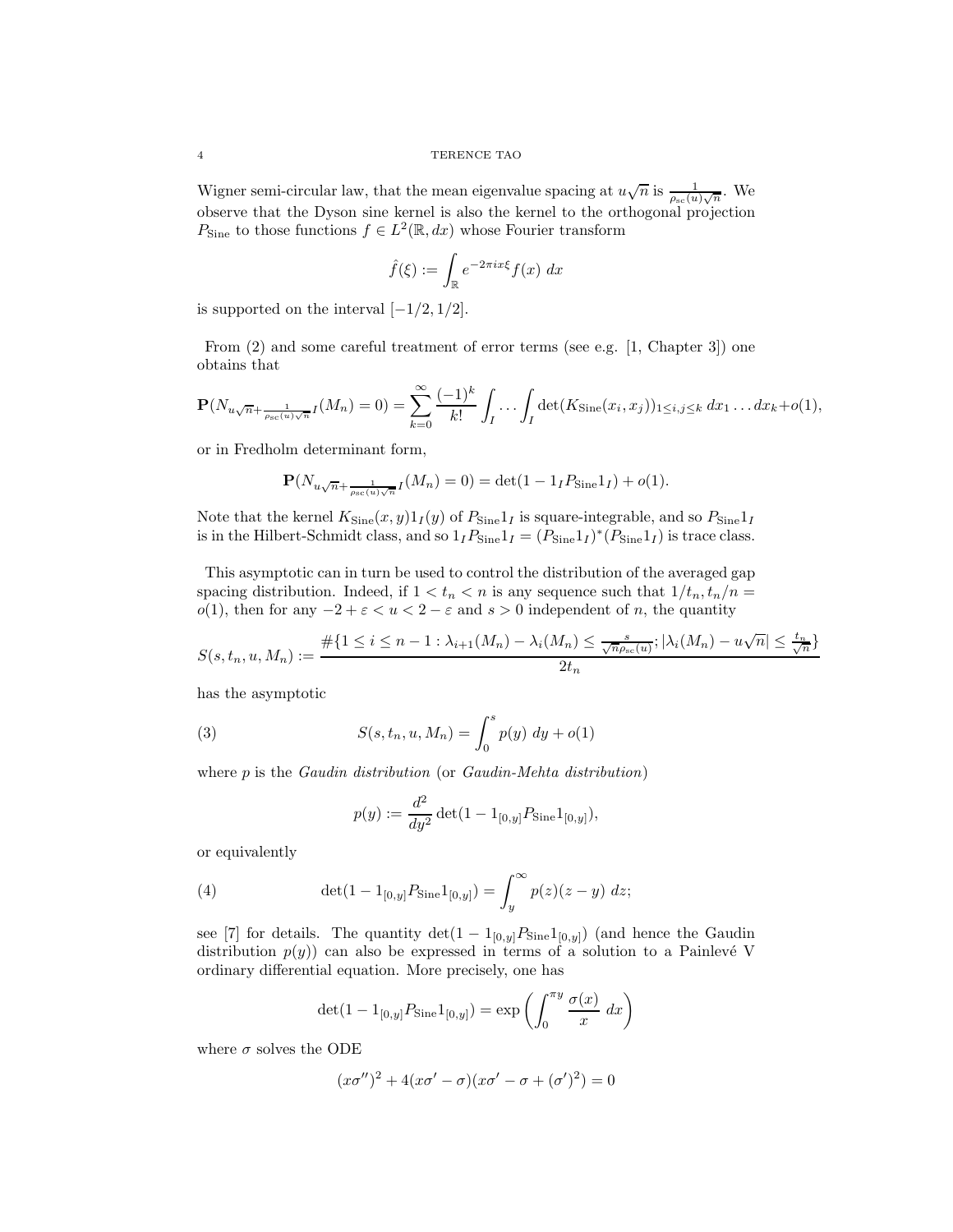with boundary condition  $\sigma(x) \sim -\frac{x}{\pi}$  as  $x \to 0$ ; see [15] (or the later treatment in [30]). Among other things, this implies that the Gaudin distribution p and all of its derivatives are<sup>4</sup> smooth, bounded, and rapidly decreasing on  $(0, +\infty)$ .

We also remark that the extreme values of the gaps  $\lambda_{i+1}(M_n) - \lambda_i(M_n)$  are also well understood; see [2]. However, our focus here will be on the bulk distribution of these gaps rather than on the tail behaviour.

In [25], a Four Moment Theorem for the eigenvalues of Wigner matrices was established, which roughly speaking asserts that the fine scale statistics of these eigenvalues depend only on the first four moments of the coefficients of the Wigner matrix, so long as some decay condition (such as Condition C1) is obeyed. In particular, by applying this theorem to the asymptotic (3) for GUE matrices, one obtains

**Corollary 2.** The asymptotic (3) is also valid for Wigner matrices  $M_n$  which obey Condition C1 for some sufficiently large absolute constant  $C_0$ , and which match moments with GUE to fourth order.

Proof. See [25, Theorem 9]. Strictly speaking, the arguments in that paper require an exponential decay hypothesis on the coefficients on  $M_n$  rather than a finite moment condition, because the four moment theorem in that paper also has a similar requirement. However, the refinement to the four moment theorem established in the subsequent paper [26] (or in the later papers [27], [17]) relaxes that exponential decay condition to a finite moment condition.

We remark that the moment matching hypothesis in this corollary can in fact be removed by combining the above argument with some similar results obtained (by a different method) in [16], [10]; see [11].

The Wigner semi-circle law predicts that the location of an individual eigenvalue  $\lambda_i(M_n)$  of a Wigner or GUE matrix  $M_n$  for i in the bulk region  $\varepsilon n \leq i \leq (1-\varepsilon)$  $\varepsilon$ )n should be approximately  $\sqrt{n}u$ , where  $u = u_{i/n}$  is the classical location of the eigenvalue, given by the formula

(5) 
$$
\int_{-\infty}^{u} \rho_{\rm sc}(y) \ dy = \frac{i}{n}.
$$

Indeed, it is a result of Gustavsson [14] that  $\frac{\lambda_i(M_n)-\sqrt{n}u}{\sqrt{\log n/2\pi^2}/\sqrt{n}\rho_{sc}(u)}$  converges in distribution to the standard real Gaussian distribution  $N(0, 1)_{\mathbb{R}}$ , or more informally that

(6) 
$$
\lambda_i(M_n) \approx N(\sqrt{n}u, \frac{\log n/2\pi^2}{(\sqrt{n}\rho_{\rm sc}(u))^2}).
$$

<sup>&</sup>lt;sup>4</sup>Indeed, the famous *Wigner surmise* predicts the reasonably accurate approximation  $p(x) \approx$  $\frac{1}{2}\pi x e^{-\pi x^2/4}$ ; see e.g. [19].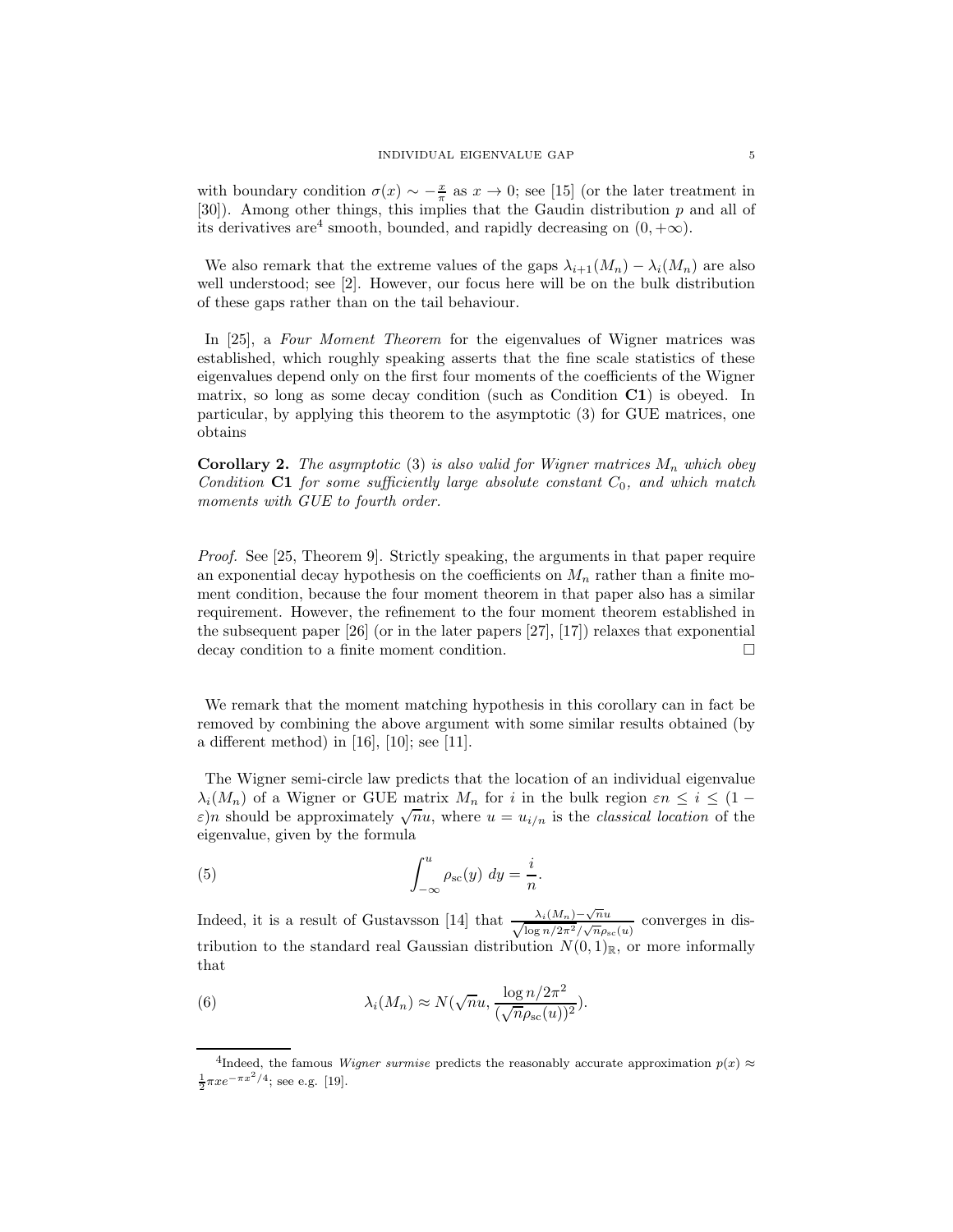Note that the standard deviation  $\frac{\sqrt{\log n/2\pi^2}}{\sqrt{n\rho_{\rm sc}(u)}}$  here exceeds the mean eigenvalue spacing  $\frac{1}{\sqrt{n\rho_{\rm sc}(u)}}$  by a factor comparable to  $\sqrt{\log n}$ . If one heuristically applies this approximation (6) to the gap distribution law (3), one is led to the conjecture that the normalised eigenvalue gap

$$
\frac{\lambda_{i+1}(M_n) - \lambda_i(M_n)}{1/(\sqrt{n}\rho_{\rm sc}(u))}
$$

should converge in distribution to the Gaudin distribution, in the sense that

(7) 
$$
\mathbf{P}(\frac{\lambda_{i+1}(M_n) - \lambda_i(M_n)}{1/(\sqrt{n}\rho_{\rm sc}(u))} \leq s) = \int_0^s p(y) \, dy + o(1)
$$

for any fixed  $s > 0$ .

Unfortunately, this is not quite a rigorous proof of (7). The problem is that the asymptotic (3) involves not just a single eigenvalue gap  $\lambda_{i+1} - \lambda_i$ , but is instead an average over all eigenvalue gaps near the energy level  $\sqrt{n}u$ . By (6), one is then forced to consider the contributions of at least  $\gg \sqrt{\log n}$  different values of *i* that could contribute to (3). One would of course expect the behaviour of  $\lambda_{i+1} - \lambda_i$  for adjacent values of i to be essentially identical, in which case one could pass from the averaged gap distribution (3) to the individual gap distribution (7). However, it is a priori conceivable (though admittedly quite strange) that there is non-trivial dependence on i, for instance that  $\lambda_{i+1} - \lambda_i$  might tend to be larger than predicted by the Gaudin distribution for even  $i$ , and smaller than predicted for odd  $i$ , with the two effects canceling out in averaged statistics such as (3), but not in non-averaged statistics such as (7).

Our main result rules out such a pathological possibility:

**Theorem 3** (Individual gap spacing). Let  $M_n$  be drawn from GUE, and let  $\epsilon n \leq$  $i \leq (1 - \varepsilon)n$  for some fixed  $\varepsilon > 0$ . Then one has the asymptotic (7) for any fixed  $s > 0$ , where  $u = u_{i/n}$  is given by (5).

Applying the four moment theorem from [25] (with the extension to the finite moment setting in [26]), one obtains an immediate corollary:

**Corollary 4.** The conclusion of Theorem 3 is also valid for Wigner matrices  $M_n$ which obey Condition  $C1$  for some sufficiently large absolute constant  $C_0$ , and which match moments with GUE to fourth order.

Proof. This can be established by repeating the proof of [25, Theorem 9] (in fact the argument is even simpler than this, because one is working with a single eigenvalue gap rather than with an average, and can proceed more analogously to the proof of [25, Corollary 21]). We omit the details.  $\square$ 

In view of the results in [11], it is natural to conjecture that the moment matching condition can be removed. Following [11], it would be natural to use heat flow methods to do so, in particular by trying to extend Theorem 3 to the gauss divisible ensembles studied in [16]. However, the methods in this paper rely very heavily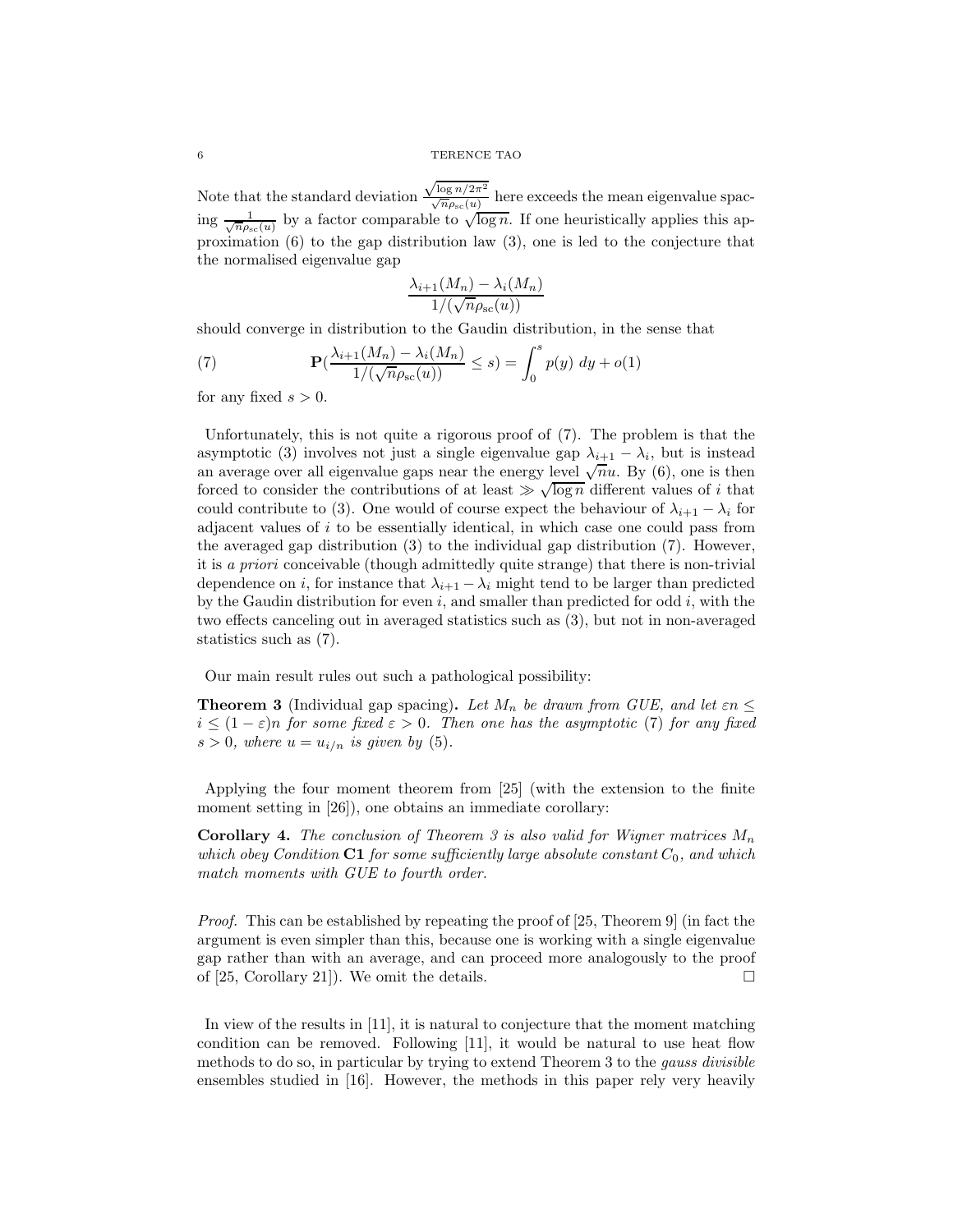on the determinantal form of the joint eigenvalue distribution of GUE (and not just on control of the  $k$ -point correlation functions); the formulae in [16] also have some determinantal structure, but it is unclear to us whether this similarity of structure is sufficient to replicate the arguments<sup>5</sup>. On the other hand, we expect analogues Theorem 3 to be establishable for other ensembles with a determinantal form, such as GOE and GSE, or to more general  $\beta$  ensembles involving a nonquadratic potential for the classical values 1, 2, 4 of  $\beta$ . We will not pursue these matters here.

The key to proving Theorem 3 lies in establishing the approximate independence<sup>6</sup> of the eigenvalue counting function  $N_{(-\infty,x)}(\tilde{M}_n)$  from the event that  $\tilde{M}_n$  has no eigenvalues in a short interval  $[x, x + s]$  (i.e. that  $N_{[x, x+s]}(\tilde{M}_n) = 0$ ), where  $\tilde{M}_n$  is a suitably rescaled version of  $M_n$ . Roughly speaking, this independence, coupled with a central limit theorem for  $N_{(-\infty,x)}(\tilde{M}_n)$ , will imply that the distribution of a gap  $\lambda_{i+1}(M_n) - \lambda_i(M_n)$  is essentially invariant with respect to small changes in the  $i$  parameter. To obtain this approximate independence, we use the properties of determinantal processes, and in particular the fact that a determinantal point process  $\Sigma$ , when conditioned on the event that a given interval such as  $[x, x + s]$ contains no elements of  $\Sigma$ , remains a determinantal point process (though with a slightly different kernel). The main difficulty is then to ensure that the new kernel is close to the old kernel in a suitable sense (more specifically, we will compare the two kernels in the nuclear norm  $S^1$ ).

We thank Peter Forrester, Van Vu, and the anonymous referee for corrections.

### 2. NOTATION

In this paper,  $n$  will be an asymptotic parameter going to infinity. A quantity is said to be *fixed* if it does not depend on  $n$ ; if a quantity is not specified as fixed, then it is permitted to vary with n. Given two quantities  $X, Y$ , we write  $X = O(Y)$ ,  $X \ll Y$ , or  $Y \gg X$  if we have  $|X| \le CY$  for some fixed C, and  $X = o(Y)$  if  $X/Y$ goes to zero as  $n \to \infty$ .

An interval will be a connected subset of the real line, which may possibly be halfinfinite or infinite. If I is an interval, we use  $I^c := \mathbb{R} \backslash I$  to denote its complement.

 ${}^{5}$ By using heat flow methods such as the method of local relaxation flow [12], one can obtain control on energy-averaged correlation functions in this setting, and similarly for non-classical β-ensembles  $β ≠ 1, 2, 4$  as was done recently in [5]. Such bounds are sufficient to obtain averaged gap information of the form (3) (at least for values of  $t_n$  that grow faster than logarithmic), but it is not obvious how to isolate a single eigenvalue gap to then obtain (7).

<sup>&</sup>lt;sup>6</sup>It may be surprising to the experts that the counting functions on  $(-\infty, x)$  and  $[x, x + s]$ are approximately independent, as the intervals are adjacent. The point is that while there is a correlation between the two counting functions, the covariance between them is essentially of order  $O(1)$ , whilst the variance of  $N_{(-\infty,x)}$  is of order log n, and so the correlation between the two random variables is ends up being asymptotically negligible. To put it another way, most of the random fluctuation of  $N_{(-\infty,x)}$  comes from the portion of the spectrum that is far away from x, and this contribution will be almost completely decoupled from the spectrum at  $[x, x + s]$ .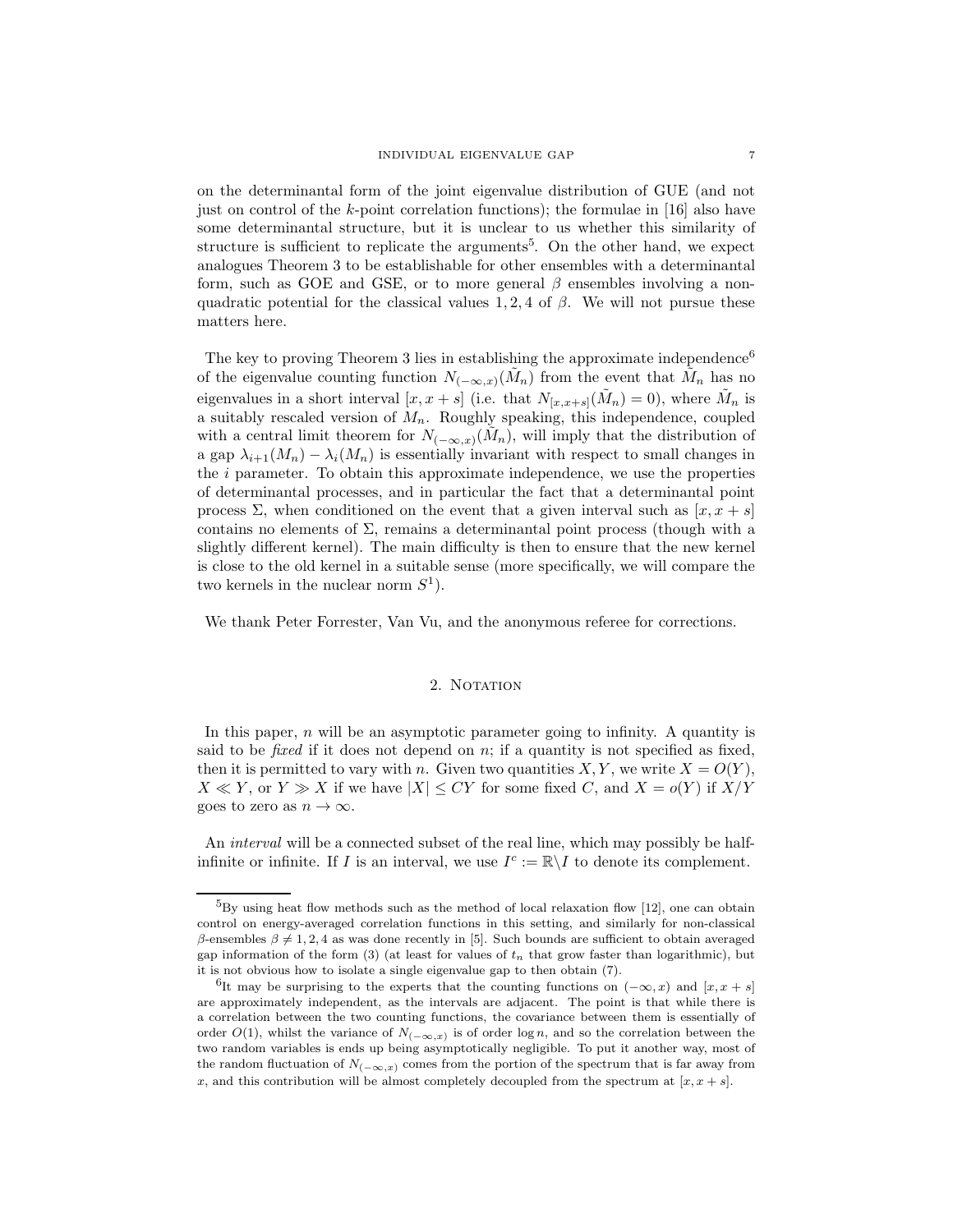We use  $\sqrt{-1}$  to denote the imaginary unit, in order to free up the symbol *i* for other purposes, such as indexing eigenvalues.

Given a bounded operator  $A$  on a Hilbert space  $H$ , we denote the operator norm of A as  $||A||_{op}$ . We will also need the Hilbert-Schmidt norm (or Frobenius norm)

$$
||A||_{HS} := (\text{trace}(A^*A))^{1/2} = (\text{trace}(AA^*))^{1/2},
$$

with the convention that this norm is infinite if  $A^*A$  or  $AA^*$  is not trace class. Similarly, we will need the *Schatten* 1-norm (or nuclear norm)

$$
||A||_{S^1} := \text{trace}((A^*A)^{1/2}) = \text{trace}((AA^*)^{1/2}),
$$

which is finite when  $A$  is trace class. Note that if  $A$  is compact with non-zero singular values  $\sigma_1, \sigma_2, \ldots$  then we have

$$
||A||_{op} = \sup_{i} |\sigma_{i}|
$$
  

$$
||A||_{HS} = (\sum_{i} |\sigma_{i}|^{2})^{1/2}
$$
  

$$
||A||_{S^{1}} = \sum_{i} |\sigma_{i}|.
$$

Indeed, one should view the operator, Hilbert-Schmidt, and nuclear norms as noncommutative versions of the  $\ell^{\infty}$ ,  $\ell^2$ , and  $\ell^1$  norms respectively.

For us, the reason for introducing the nuclear norm  $S^1$  is that it controls the trace:

$$
|\operatorname{trace} A| \leq ||A||_{S^1}.
$$

On the other hand, the Hilbert-Schmidt and operator norms are significantly easier to estimate than the nuclear norm. To bridge the gap, we will rely heavily on the non-commutative Hölder inequalities

$$
||AB||_{op} \le ||A||_{op} ||B||_{op}
$$
  
\n
$$
||AB||_{HS} \le ||A||_{op} ||B||_{HS}
$$
  
\n
$$
||AB||_{HS} \le ||A||_{HS} ||B||_{op}
$$
  
\n
$$
||AB||_{S^1} \le ||A||_{op} ||B||_{S^1}
$$
  
\n
$$
||AB||_{S^1} \le ||A||_{S^1} ||B||_{op}
$$
  
\n
$$
||AB||_{S^1} \le ||A||_{HS} ||B||_{op}
$$
  
\n
$$
||AB||_{S^1} \le ||A||_{HS} ||B||_{HS};
$$

see e.g. [4]. We will use these inequalities in this paper without further comment.

We remark that for integral operators

$$
Tf(x) := \int_{\mathbb{R}} K(x, y) f(y) \ dy
$$

on  $L^2(\mathbb{R})$  for locally integrable K, the Hilbert-Schmidt norm of T is given by

$$
||T||_{HS} = (\int_{\mathbb{R}} \int_{\mathbb{R}} |K(x, y)|^2 dx dy)^{1/2}
$$

when the right-hand side is finite.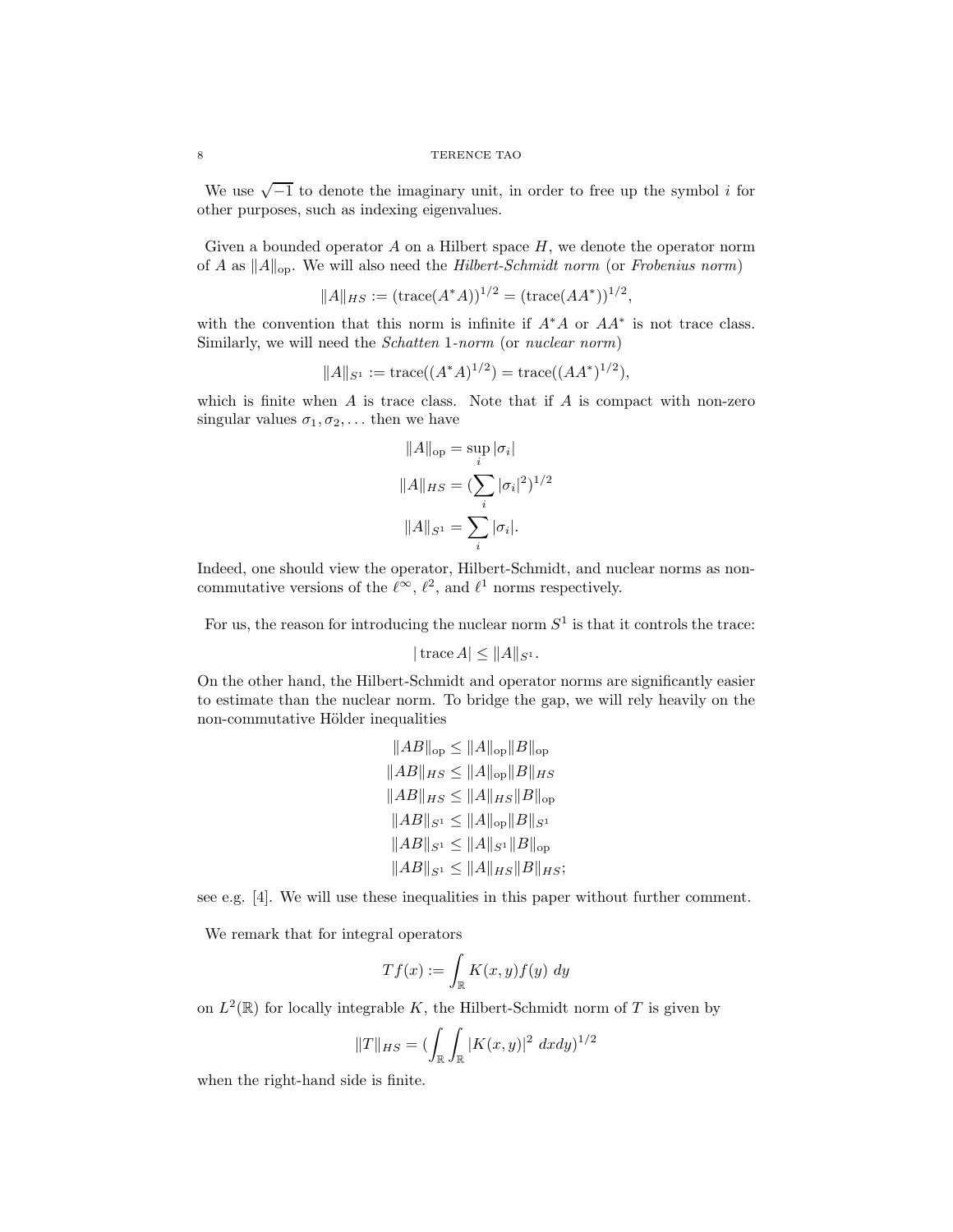#### 3. Some general theory of determinantal processes

In this section we record some of the theory of determinantal processes which we will need. We will not attempt to exhaustively describe this theory here, referring the interested reader to the surveys [21], [23] or [20] instead. We will also not aim for maximum generality in this section, restricting attention to determinantal processes on  $\mathbb{R}$ , whose associated locally trace class operator P will usually be an orthogonal projection, and often of finite rank.

Define a good kernel to be a locally integrable function  $K : \mathbb{R} \times \mathbb{R} \to \mathbb{C}$ , such that the associated integral operator

$$
Pf(x) := \int_{\mathbb{R}} K(x, y) f(y) \ dy
$$

can be extended from  $C_c(\mathbb{R})$  to a self-adjoint bounded operator on  $L^2(\mathbb{R})$ , with spectrum in  $[0, 1]$ . Furthermore, we require that P be locally trace class in the sense that for every compact interval I, the operator  $1_I P1_I$  is trace class; this will for instance be the case if K is smooth. If K is a good kernel, then (as was shown in [18], [23]; see also [20] or [1]), K defines a point process  $\Sigma \subset \mathbb{R}$ , i.e. a random subset<sup>7</sup> of  $\mathbb R$  that is almost surely locally finite, with the k-point correlation functions

(8) 
$$
\rho_k(x_1,...,x_k) := \det(K(x_i,x_j))_{1 \le i,j \le k}
$$

for any  $k \geq 0$ , thus

$$
\mathbf{E}\prod_{i=1}^k\#(\Sigma\cap I_i)=\int_{I_1\times\ldots\times I_k}\rho_k(x_1,\ldots,x_k)\;dx_1\ldots dx_k
$$

for any disjoint intervals  $I_1, \ldots, I_k$ . This process is known as the *determinantal* point process with kernel K.

The distribution of a determinantal point process in an interval  $I$  is described by the following lemma:

**Lemma 5.** Let  $\Sigma$  be a determinantal point process on  $\mathbb R$  associated to a good kernel K and associated operator P. Let I be a compact interval, and suppose that the operator  $1_I P1_I$  has non-zero eigenvalues  $\lambda_1, \lambda_2, \ldots \in (0,1]$ . Then  $\#(\Sigma \cap I)$  has the same distribution as  $\sum_i \xi_i$ , where the  $\xi_i$  are jointly independent Bernoulli random variables, with each  $\xi_i$  equalling 1 with probability  $\lambda_i$  and 0 with probability  $1 - \lambda_i$ . In particular, one has

$$
\mathbf{E} \# (\Sigma \cap I) = \sum_{i} \lambda_i = \text{trace}(1_I P 1_I)
$$

and

$$
\operatorname{Var} \# (\Sigma \cap I) = \sum_i (1 - \lambda_i) \lambda_i = \operatorname{trace}((1 - 1_I P 1_I) 1_I P 1_I),
$$

<sup>7</sup>Strictly speaking, a point process is permitted to have multiplicity, so that it becomes a multiset rather than a set. However, as we are restricting attention to kernels  $K$  which are locally integrable, the determinantal point processes we consider will be almost surely simple, in the sense that no multiplicity occurs.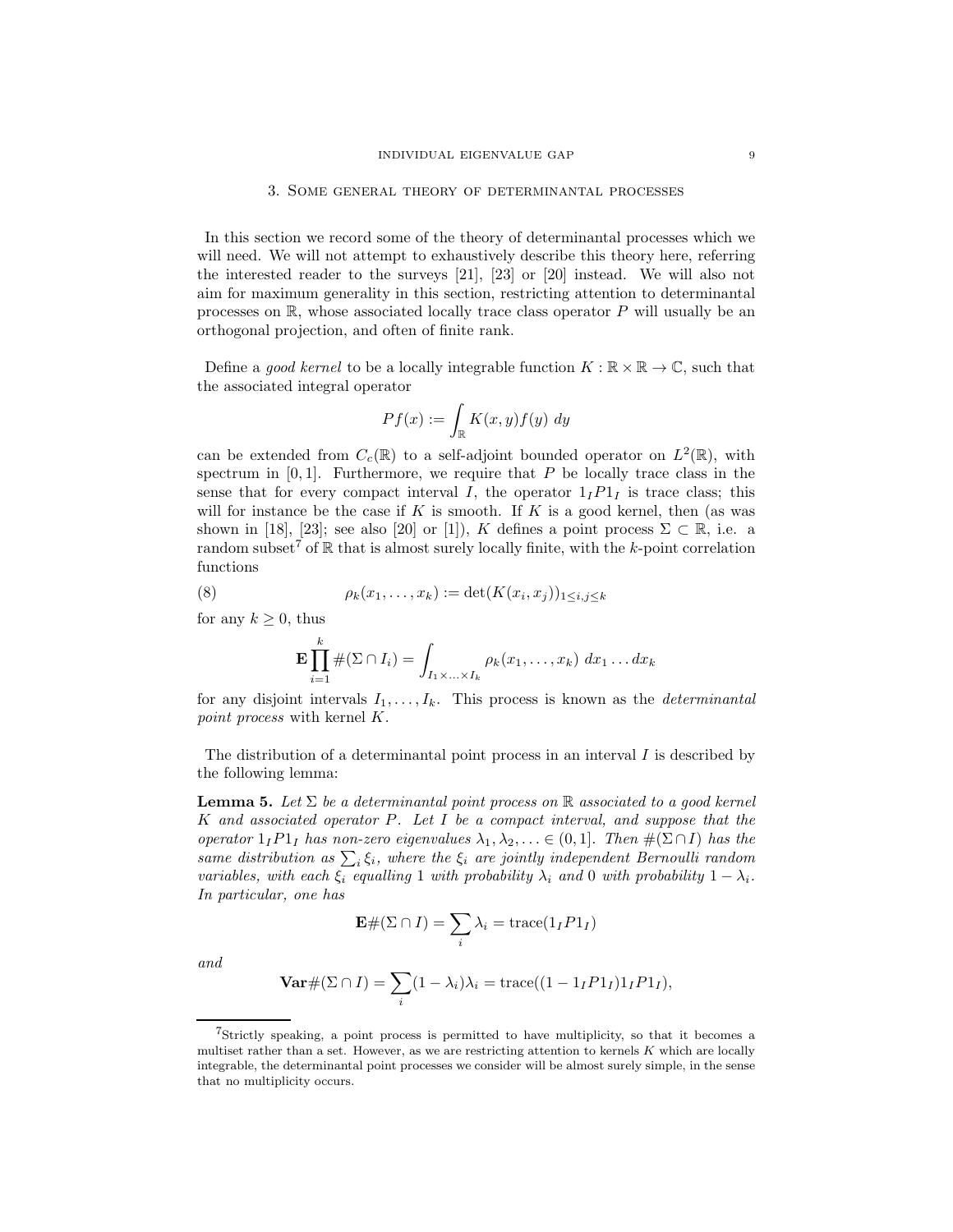and

$$
\mathbf{P}(\#(\Sigma \cap I) = 0) = \prod_i (1 - \lambda_i) = \det(1 - 1_I P 1_I).
$$

*Proof.* See e.g. [1, Corollary 4.2.24].

As a corollary of Lemma 5, we see that  $\mathbf{P}(\#(\Sigma \cap I) = 0) > 0$  unless P has an eigenfunction of eigenvalue 1 that is supported on I.

An important special case of determinantal point processes arises when the operator  $P$  is an orthogonal projection of some finite rank  $n$ , which is the situation with the GUE point process  $\{\lambda_1(M_n), \ldots, \lambda_n(M_n)\}\,$ , which as discussed in the introduction is a determinantal point process with kernel  $K^{(n)}$  given by (1). In this case, the hypotheses on  $P$  (i.e. self-adjoint trace class with eigenvalues in [0, 1]) are automatically satisfied, and the determinantal point process  $\Sigma$  is almost surely a set of cardinality n; see e.g. [23], [20] or [1]. In this situation, the k-point correlation functions  $\rho_k$  vanish for  $k > n$ , and for  $k < n$  we have the *Gaudin lemma* 

(9) 
$$
\rho_k(x_1,\ldots,x_k) = \frac{1}{n-k} \int_{\mathbb{R}} \rho_{k+1}(x_1,\ldots,x_{k+1}) \ dx_{k+1}
$$

which allows one to recursively obtain the correlation functions from the  $n$ -point correlation function  $\rho_n$  (which is essentially the joint density function of the n elements of  $\Sigma$ ). Note that (9) in fact holds for any point process whose cardinality is almost surely  $n$ , if the process is almost surely simple with locally integrable correlation functions.

If V is the *n*-dimensional range of P, and  $\phi_1, \ldots, \phi_n$  is an orthonormal basis for V, then the kernel K of the orthogonal projection  $P$  can be expressed explicitly as

$$
K(x, y) = \sum_{i=1}^{n} \phi_i(x) \overline{\phi_i(y)}
$$

and thus (by the basic formula  $\det(A^*A) = |\det(A)|^2$ )

(10)  $\rho_n(x_1,...,x_n) = |\det(\phi_i(x_j))_{1 \le i,j \le n}|^2.$ 

This leads to the following consequence:

**Proposition 6** (Exclusion of an interval). Let  $\Sigma$  be a determinantal process associated to the orthogonal projection  $P_V$  to an n-dimensional subspace V of  $L^2(\mathbb{R})$ . Let  $I$  be a compact interval, and suppose that no non-trivial element of  $V$  is supported in I. Then the event  $E := (\#(\Sigma \cap I) = 0)$  occurs with non-zero probability, and upon conditioning to this event E, the resulting random variable  $(\Sigma | E)$  is a determinantal point process associated to the orthogonal projection  $P_{1,c}$  to the *n*-dimensional subspace  $1_{I} \circ V$  of  $L^2(\mathbb{R})$ .

Proof. This is a continuous variant of [21, Proposition 6.3], and can be proven as follows. By construction,  $P_V$  has no eigenvector of eigenvalue 1 supported in I, and so  $P(E) = det(1 - 1<sub>I</sub>P<sub>V</sub>)$  is non-zero. The point process  $(\Sigma|E)$  clearly has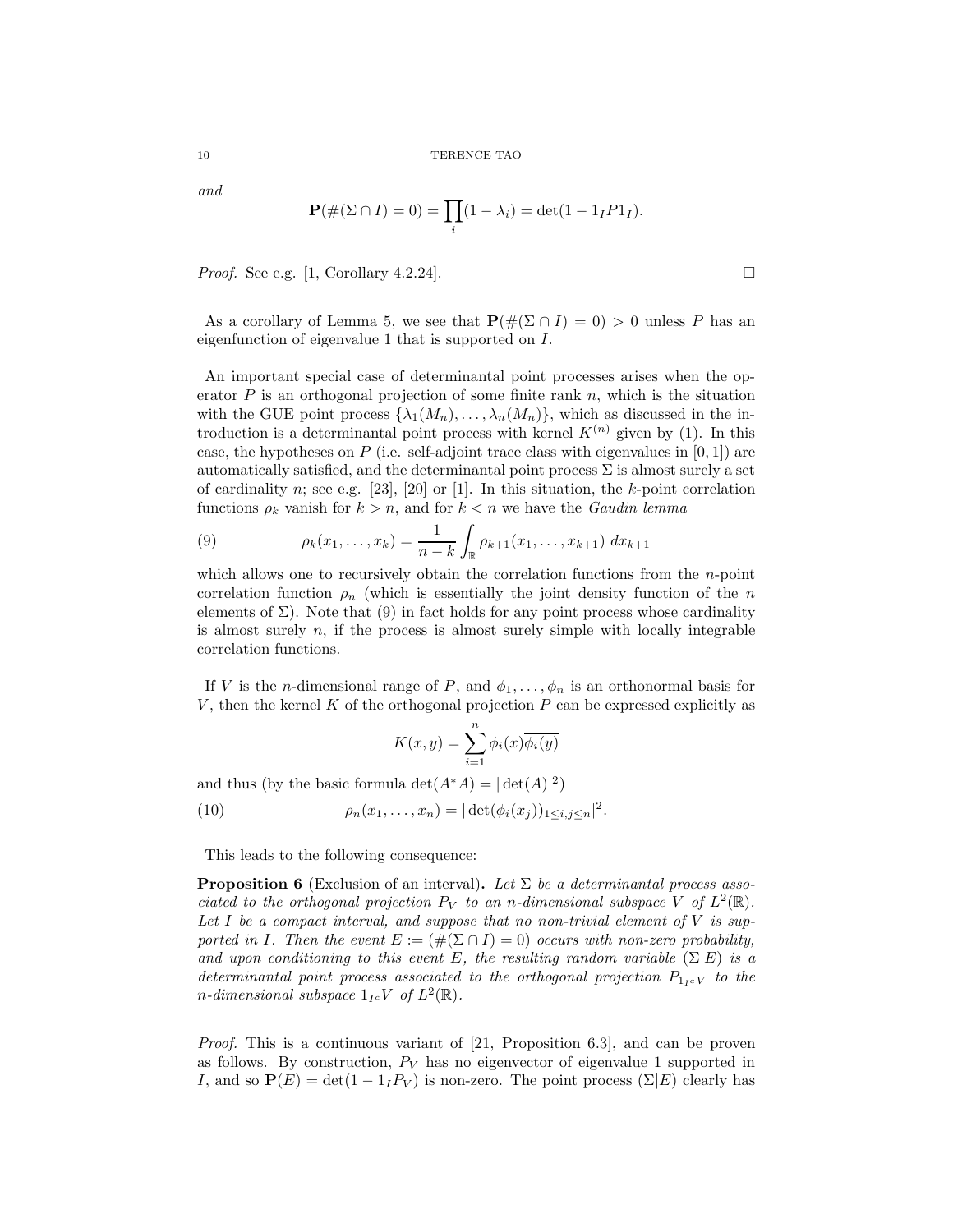cardinality  $n$  almost surely, and is thus described by its  $n$ -point correlation function, which is a constant multiple of

$$
\rho_n(x_1,\ldots,x_n)1_{I^c}(x_1)\ldots 1_{I^c}(x_n),
$$

which by (10) can be written as

(11) 
$$
|\det(\phi_i 1_{I^c}(x_j))_{1 \le i,j \le n}|^2,
$$

where  $\phi_1, \ldots, \phi_n$  is an orthonormal basis for V.

By hypothesis on  $V, \phi_1 1_{I^c}, \ldots, \phi_n 1_{I^c}$  is a (not necessarily orthonormal) basis for  $1_{I}$  $\epsilon$ V. By row operations, we can thus write (11) as a constant multiple of

$$
|\det(\phi_i'(x_j))_{1\leq i,j\leq n}|^2,
$$

where  $\phi'_1, \ldots, \phi'_n$  is an orthonormal basis for  $1_{I^c}V$ . But this is the *n*-point correlation function for the determinantal point process of  $P_{1,c}$ . As the *n*-point correlation function of an *n*-point process integrates to *n*! (cf.  $(9)$ ), we see that the *n*-point correlation function of  $(\Sigma | E)$  must be exactly equal to that of the determinantal point process of  $P_{1 \times V}$ , as claimed. determinantal point process of  $P_{1\,c}V$ , as claimed.

It is likely that the above proposition can be extended to infinite-dimensional projections (possibly after imposing some additional regularity hypotheses), but we will not pursue this matter here.

We saw in Lemma 5 that if  $\Sigma$  is a determinantal point process and I is a compact interval, then the random variable  $\#(\Sigma \cap I)$  is the sum of independent Bernoulli random variables. If the variance of this sum is large, then such a sum should converge to a gaussian, by the central limit theorem. Examples of such central limit theorems for  $\#(\Sigma \cap I)$  were formalised in [6], [24]. We will need a slight variant of these theorems, which gives uniform convergence on the probability density function of  $\#(\Sigma \cap I)$  as opposed to the probability distribution function.

**Lemma 7** (Discrete density version of central limit theorem). Let  $X = \xi_1 + \ldots + \xi_n$ be the sum of independent Bernoulli random variables  $\xi_1, \ldots, \xi_n$ , with mean  $\mathbf{E}X =$  $\mu$  and variance  ${\bf Var}X=\sigma^2$  for some  $\sigma>0$ . Then for any integer m, one has

$$
\mathbf{P}(X=m) = \frac{1}{\sqrt{2\pi}\sigma}e^{-(m-\mu)^2/2\sigma^2} + O(\sigma^{-1.7}).
$$

One can improve the error term here to  $O(\sigma^{-2})$  with a little more effort, but any error better than  $1/\sigma$  will suffice for our purposes.

*Proof.* We may assume that  $\sigma$  is larger than any given absolute constant, as the claim is trivial otherwise. We use the Fourier-analytic method. Write  $p_i := \mathbf{E}\xi_i$ , then

$$
\mu = \sum_{i=1}^n p_i
$$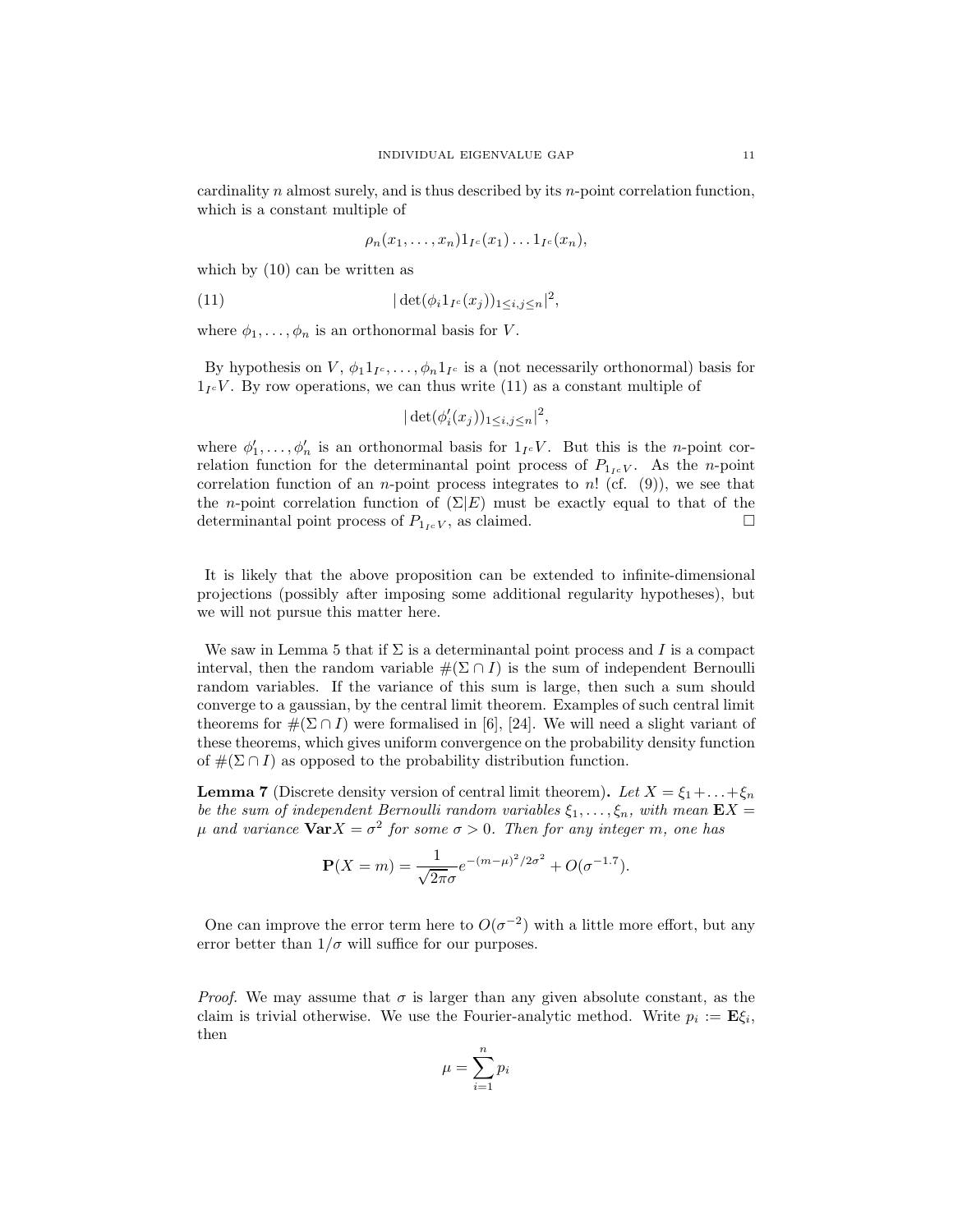and

(12) 
$$
\sigma^2 = \sum_{i=1}^n p_i (1 - p_i).
$$

Observe that  $X$  has characteristic function

$$
\mathbf{E}e^{2\pi\sqrt{-1}tX} = \prod_{i=1}^{n}((1-p_i) + p_i e^{2\pi\sqrt{-1}t})
$$

and so

$$
\mathbf{P}(X=m) = \int_{-1/2}^{1/2} \prod_{i=1}^{n} ((1-p_i)e^{-2\pi\sqrt{-1}p_i t} + p_i e^{2\pi(1-p_i)\sqrt{-1}t})e^{-2\pi\sqrt{-1}(m-\mu)t} dt.
$$

We can rewrite this integral slightly as  $A + B$ , where

$$
A := \int_{|t| \le \sigma^{-0.9}} \prod_{i=1}^n ((1 - p_i)e^{-2\pi\sqrt{-1}p_i t} + p_i e^{2\pi\sqrt{-1}(1 - p_i)t})e^{-2\pi\sqrt{-1}(m - \mu)t} dt
$$

and

$$
B := \int_{\sigma^{-0.9} < t \le 1/2} \prod_{i=1}^n ((1 - p_i)e^{-2\pi\sqrt{-1}p_i t} + p_i e^{2\pi\sqrt{-1}(1 - p_i)t}) e^{-2\pi\sqrt{-1}(m - \mu)t} \, dt.
$$

We first control A. From Taylor expansion one has

$$
(1 - p_i)e^{-2\pi\sqrt{-1}p_it} + p_i e^{2\pi\sqrt{-1}(1 - p_i)t} = \exp(-2\pi^2 p_i(1 - p_i)t^2 + O(p_i(1 - p_i)|t|^3))
$$
  
in this regime, and so by (12)

$$
\prod_{i=1}^{n} (1 - p_i) e^{-2\pi \sqrt{-1}p_i t} + p_i e^{2\pi \sqrt{-1}(1 - p_i)t} = \exp(-2\pi^2 \sigma^2 t^2 + O(\sigma^{-0.7})).
$$

We therefore have

$$
A = \int_{-\sigma^{-0.9}}^{\sigma^{-0.9}} (1 + O(\sigma^{-0.7})) e^{-2\pi^2 \sigma^2 t^2} e^{-2\pi \sqrt{-1} (m - \mu)t} dt.
$$

Since

$$
\int_{\mathbb{R}} e^{-2\pi^2 \sigma^2 t^2} dt = \frac{1}{\sqrt{2\pi}\sigma} e^{-(m-\mu)^2/2\sigma^2}
$$

and

$$
\int_{\mathbb{R}} e^{-2\pi^2 \sigma^2 t^2} e^{-2\pi \sqrt{-1}(m-\mu)t} dt = \frac{1}{\sqrt{2\pi}\sigma} e^{-(m-\mu)^2/2\sigma^2}
$$

and

$$
\int_{|t| \ge \sigma^{-0.9}} e^{-2\pi^2 \sigma^2 t^2} dt = O(\sigma^{-100})
$$

(say), we conclude that

(13) 
$$
A = \frac{1}{\sqrt{2\pi}\sigma}e^{-(m-\mu)^2/2\sigma^2} + O(\sigma^{-1.7}).
$$

Now we control  $B$ . Elementary computation shows that

$$
|(1-p_i)e^{-2\pi\sqrt{-1}p_i t} + p_i e^{2\pi\sqrt{-1}(1-p_i)t}| \le \exp(-cp_i(1-p_i)t^2)
$$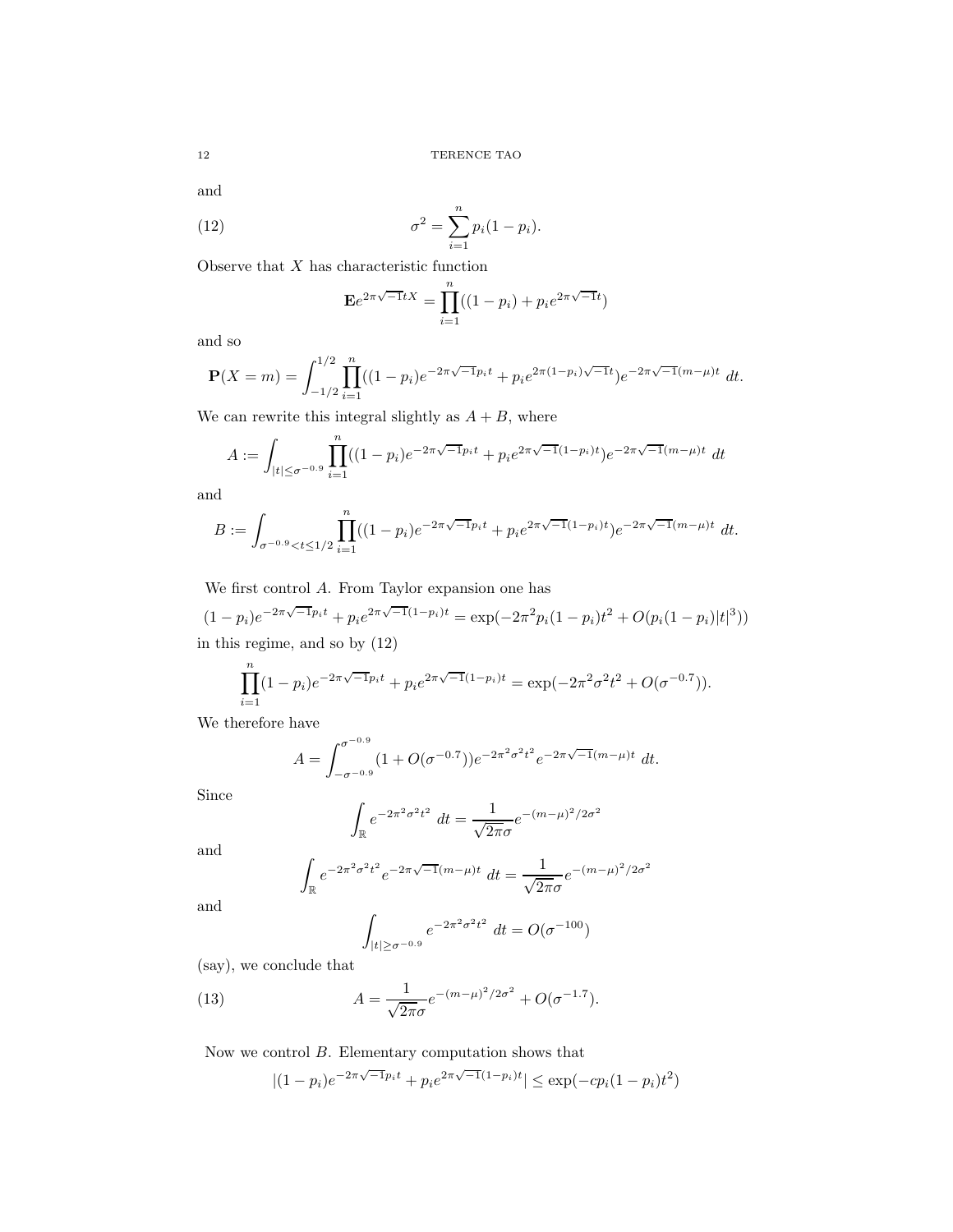in this regime for some absolute constant  $c > 0.8y(12)$ , we may thus bound

$$
|B| \le \int_{|t| \ge \sigma^{-0.9}} e^{-c\sigma^2 t^2} dt
$$

and so  $B = O(\sigma^{-1.7})$ . Combining this with (13), the claim follows.

Combining Lemma 5, Proposition 6, and Lemma 7 we immediately obtain

**Corollary 8.** Let  $\Sigma$  be a determinantal point process on  $\mathbb R$  whose kernel P is an orthogonal projection to an n-dimensional subspave V of  $L^2(\mathbb{R})$ . Let I be a compact interval, and m be an integer. Then

$$
\mathbf{P}(\#(\Sigma \cap I) = m) = \frac{1}{\sqrt{2\pi}\sigma}e^{-(m-\mu)^2/2\sigma^2} + O(\sigma^{-1.7}).
$$

where

$$
\mu := \text{trace}(1_I P 1_I)
$$

and

$$
\sigma^2 := \text{trace}((1 - 1_I P 1_I)(1_I P 1_I)).
$$

Furthermore, if J is another compact interval disjoint from J, such that no nontrivial element of  $V$  is supported on  $J$ , then

$$
\mathbf{P}(\#(\Sigma \cap I) = m | \#(\Sigma \cap J) = 0) = \frac{1}{\sqrt{2\pi}\tilde{\sigma}} e^{-(m-\tilde{\mu})^2/2\tilde{\sigma}^2} + O(\tilde{\sigma}^{-1.7}),
$$

where

$$
\tilde{\mu}:=\text{trace}(\tilde{P}1_I)
$$

and

$$
\tilde{\sigma}^2 := \text{trace}(\tilde{P}1_{I^c}\tilde{P}1_I),
$$

and  $\tilde{P}$  is the orthogonal projection to  $1_{I} \circ V$ .

Let the notation be as in the above corollary. In our application, we will need to determine the extent to which events such as  $\#(\Sigma \cap I) = m$  and  $\#(\Sigma \cap J) = 0$  are independent. In view of Corollary 8, it is then natural to determine the extent to which the projection  $\tilde{P}$  differs from that of P.

Observe that as no non-trivial element of  $V$  is supported on  $J$ , the operator  $P1_{Jc}P$ , viewed as a map from V to V, is invertible. Denoting its inverse on V by  $(P1_{J^c}P)^{-1}_{V}$ , we then see that the operator  $1_{J^c}P(P1_{J^c}P)^{-1}_{V}P1_{J^c}$  is self-adjoint, idempotent, and has  $1_{Jc}V$  as its range, and so must be equal to  $\tilde{P}$ :

(14) 
$$
\tilde{P} := 1_{J^c} P (P 1_{J^c} P)^{-1}_{V} P 1_{J^c}.
$$

We can also write  $(P1_{J^c}P)^{-1}_{V}$  as  $(1-P1_{J}P)^{-1}_{V}$  (since P is the identity on V). Thus, by Neumann series, we formally have the expansion

$$
\tilde{P} = 1_{J^c} P 1_{J^c} + 1_{J^c} P 1_J P 1_{J^c} + 1_{J^c} P 1_J P 1_J P 1_{J^c} + \dots
$$

This expansion is convergent for sufficiently small  $J$ , but does not necessarily converge for J large. However, in practice we will be able to invert  $1 - P1_JP$  by a perturbation argument involving the Fredholm alternative. More precisely, in our application, the finite rank projection  $P$  will be "close" in some weak sense to an infinite rank projection  $P_0$  (in our application,  $P_0$  will be the Dyson projection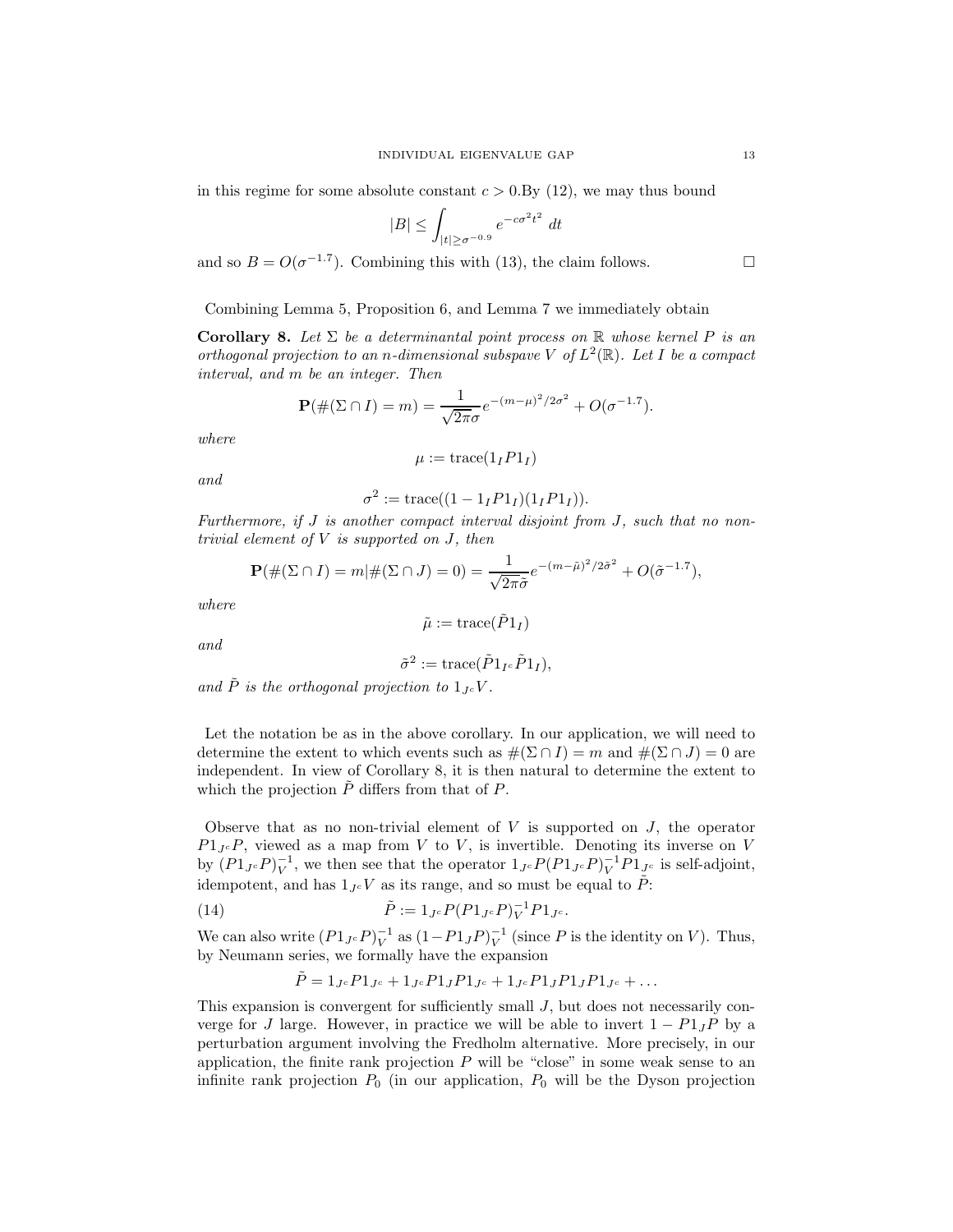$P_{\text{Sine}}$ ), projecting to some infinite-dimensional Hilbert space  $V_0$ . We will assume  $P_0$  to be locally trace class, so that  $P_01_JP_0$  is compact. If we assume that no nontrivial element of  $V_0$  is supported on J, then the Fredholm alternative (see e.g. [22, Theorem VI.14]) then implies that  $1 - P_0 1_J P_0 : V_0 \to V_0$  is invertible, with inverse  $(1 - P_0 1_J P_0)_{V_0}^{-1} = 1 + K_0$  for some compact operator  $K_0$ , thus

(15) 
$$
(1 + K_0)(1 - P_0 1_J P_0) = 1
$$

on  $L^2(\mathbb{R})$ . As  $1 - P_0 1_J P_0$  is self-adjoint and is the identity on  $V_0$ , we see that  $K_0$ has range in  $V_0$  and cokernel in  $V_0^{\perp}$ , thus

$$
K_0 = P_0 K_0 = K_0 P_0 = P_0 K_0 P_0.
$$

One then expects  $1 + PK_0P : V \to V$  to be an approximate inverse to  $1 - P1_JP$ . Indeed, we have

(16) 
$$
(1 + PK_0P)(1 - P1_JP) = 1 + E
$$

where

$$
E := PK_0P - P(1 + K_0)P1_JP.
$$

Meanwhile, from (15) we have

(17) 
$$
K_0 = (1 + K_0) P_0 1_J P_0
$$

and thus

$$
E = P(1 + K_0)(P_0 1_J P_0 - P1_J P)P.
$$

Let us now bound some norms of  $E$ . As the projection operator  $P$  has an operator norm of at most 1, one has

$$
||E||_{\text{op}} \le (1 + ||K_0||_{\text{op}}) ||P_0 1_J P_0 - P_1_J P||_{\text{op}};
$$

splitting  $P_0 1_J P_0 - P_1 J P_0 = (P_0 - P_0) 1_J P_0 - P_1 J (P_0 - P_0)$  we conclude that

$$
||E||_{\text{op}} \le (1 + ||K_0||_{\text{op}})(||(P_0 - P)1_J P_0||_{\text{op}} + ||(P_0 - P)1_J P||_{\text{op}}).
$$

If we now make the hypothesis that

(18) 
$$
\| (P_0 - P) 1_J \|_{\text{op}} \le \frac{1}{4(1 + \|K_0\|_{\text{op}})}
$$

then we have  $||E||_{op} \leq 1/2$ , and so we have the Neumann series

$$
(1+E)^{-1} = 1 - E + E^2 - \dots
$$

In particular,

$$
||(1+E)^{-1} - 1||_{S^1} \le 2||E||_{S^1}.
$$

To bound the right-hand side, we use the triangle inequality to obtain

$$
||E||_{S^1} \le (1 + ||K_0||_{op})(||P_0 1_J P_0||_{S^1} + ||P_1 J P||_{S^1}).
$$

Factorising  $P_0 1_J P_0 = (1_J P_0)^* (1_J P_0)$  and similarly for  $P_1 I P$ , we conclude that  $||(1+E)^{-1} - 1||_{S^1} \leq 2(1 + ||K_0||_{op})(||1_JP_0||_{HS}^2 + ||1_JP||_{HS}^2).$ 

Note that E maps V to itself, and so  $(1+E)^{-1}$  can also be viewed as an operator from V to itself (being the identity on  $V^{\perp}$ ). From (16) one then has

$$
(P1_{J^c}P)^{-1}_V = (1+E)^{-1}(1+PK_0P)
$$

and thus

$$
||(P1_{J} \circ P)_{V}^{-1} - (1 + PK_0P)||_{S^1} \leq 2(1 + ||K_0||_{op})^2(||1_JP_0||_{HS}^2 + ||1_JP||_{HS}^2).
$$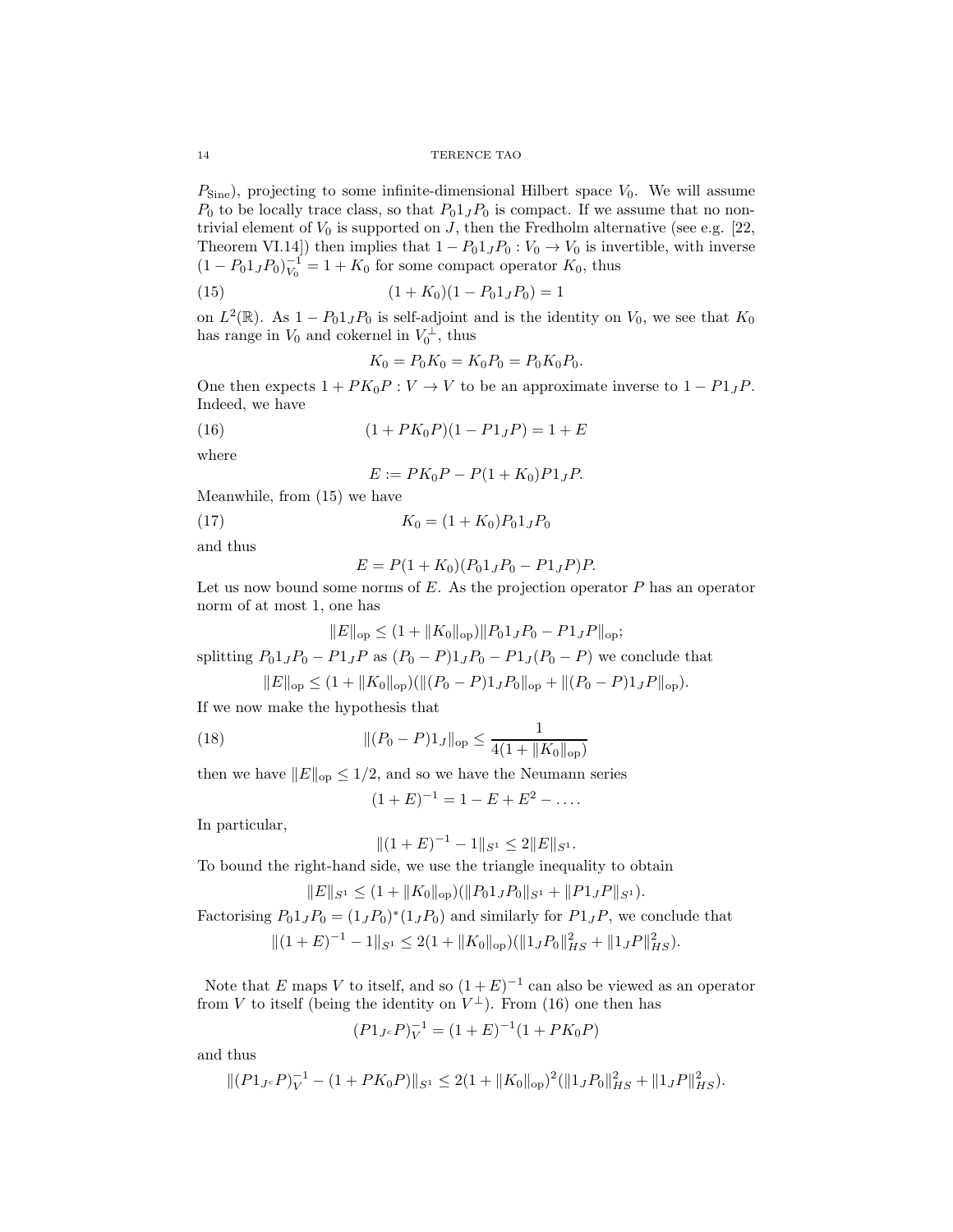Applying (14), we conclude that

$$
\|\tilde{P} - 1_{J^c} P (1 + PK_0 P) P 1_{J^c} \|_{S^1} \le 2(1 + \|K_0\|_{op})^2 (\|1_J P_0\|_{HS}^2 + \|1_J P\|_{HS}^2).
$$

To deal with the  $PK_0P$  term we observe from (17) and the factorisation  $P_01_JP_0 =$  $(1_JP_0)$ <sup>\*</sup> $(1_JP_0)$  that

$$
||K_0||_{S^1} \le (1 + ||K_0||_{op})||1_J P_0||_{HS}^2,
$$

and so

$$
\|\tilde{P} - 1_{J^c} P 1_{J^c} \|_{S^1} \leq 3(1 + \|K_0\|_{\text{op}})^2 (\|1_J P_0\|_{HS}^2 + \|1_J P\|_{HS}^2).
$$

We summarise the above discussion as a proposition:

**Proposition 9** (Approximate description of P). Let P be a projection to an ndimensional subspace V of  $L^2(\mathbb{R})$ , and let J be a compact interval such that no non-trivial element of V is supported on J. Let  $P_0$  be a projection to a (possibly infinite-dimensional) subspace  $V_0$  of  $L^2(\mathbb{R})$  which is locally trace class, and such that no non-trivial element of  $V_0$  is supported on J. Let  $K_0: L^2(\mathbb{R}) \to L^2(\mathbb{R})$  be the compact operator solving (15) that is provided by the Fredholm alternative. Suppose that

(19) 
$$
\| (P_0 - P) 1_J \|_{\text{op}} \leq \frac{1}{4(1 + \|K_0\|_{\text{op}})}.
$$

Let  $\tilde{P}$  be the orthogonal projection to  $1_{Jc}V$ . Then

$$
\|\tilde{P} - 1_{J^c} P 1_{J^c} \|_{S^1} \leq 3(1 + \|K_0\|_{\text{op}})^2 (\|1_J P_0\|_{HS}^2 + \|1_J P\|_{HS}^2).
$$

Because the  $S<sup>1</sup>$  norm controls the trace, this proposition allows us to compare the quantities  $\tilde{\mu}, \tilde{\sigma}^2$  from Corollary 8 with their counterparts  $\mu, \sigma^2$ :

Corollary 10. Let  $n, P, V, J, P_0, K_0$  be as in Proposition 9 (in particular, we make the hypothesis (19)). Let I be a compact interval disjoint from J, and let  $\mu$ ,  $\sigma^2$ ,  $\tilde{\mu}$ ,  $\tilde{\sigma}^2$ be as in Corollary 8. Then we have

$$
\tilde{\mu} = \mu + O(M)
$$

and

$$
\tilde{\sigma}^2 = \sigma^2 + O(M)
$$

where  $M$  is the quantity

$$
M := (1 + \|K_0\|_{\text{op}})^2 (\|1_J P_0\|_{HS}^2 + \|1_J P\|_{HS}^2).
$$

In practice, this corollary will allow us to show that the random variable  $#(\Sigma \cap I)$ is essentially independent of the event  $\#(\Sigma \cap J) = 0$  for certain determinantal point processes  $\Sigma$  and disjoint intervals  $I, J$ .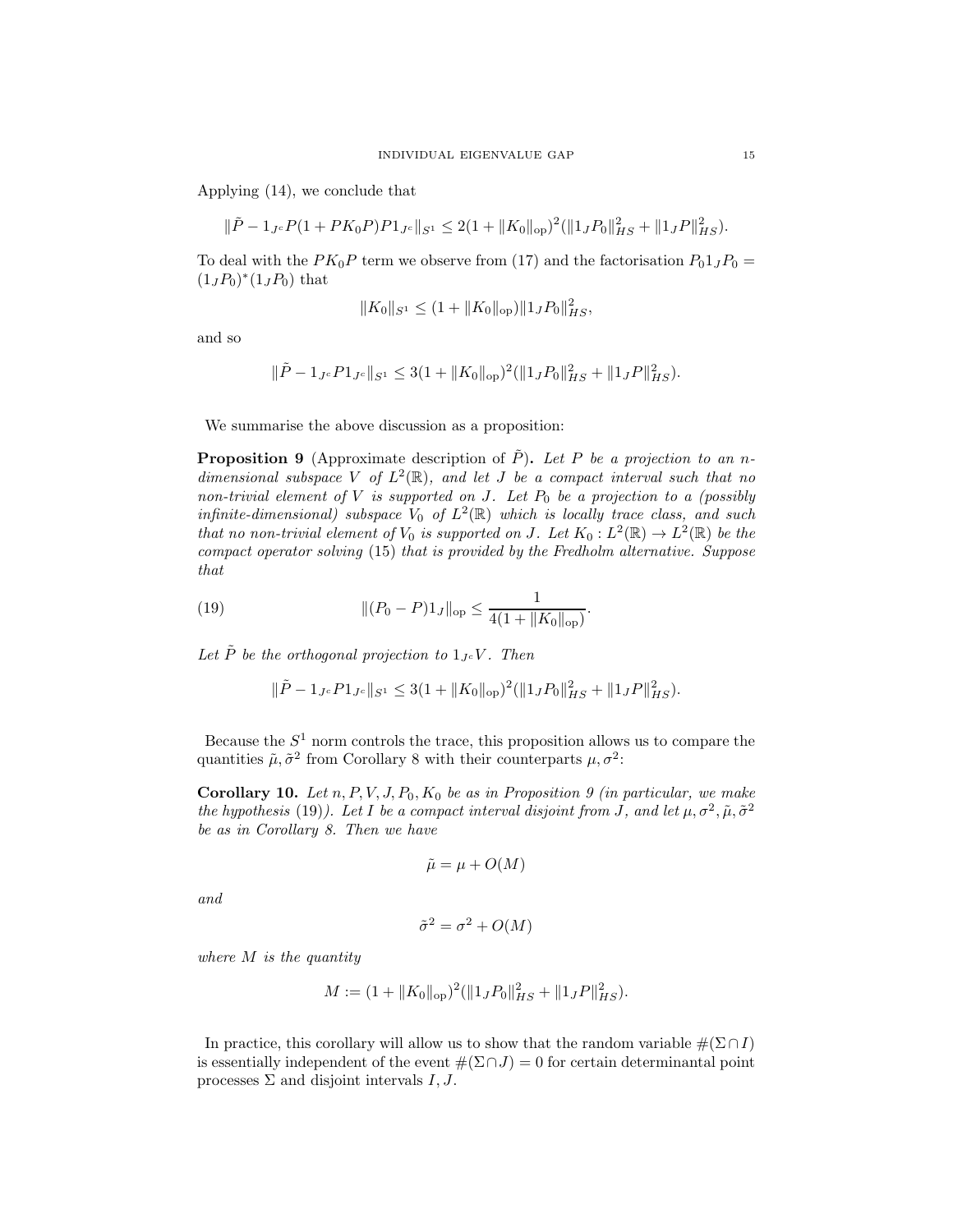#### 16 TERENCE TAO

### 4. Proof of main theorem

We are now ready to prove Theorem 3. We may of course assume that  $n$  is larger than any given absolute constant.

Let  $n, M_n, \varepsilon, i, u$  be as in Theorem 3, and let X be the random variable

$$
X := \frac{\lambda_{i+1}(M_n) - \lambda_i(M_n)}{1/(\sqrt{n}\rho_{\rm sc}(u))}.
$$

Clearly X takes values in  $\mathbb{R}^+$  almost surely. Our task is to show that

$$
\mathbf{P}(X \le s) = \int_0^s p(y) \, dy + o(1)
$$

for all fixed  $s > 0$ , or equivalently that

(20) 
$$
\mathbf{P}(X > s) = \int_{s}^{\infty} p(y) \ dy + o(1)
$$

for all fixed  $s > 0$ .

It will suffice to show that

(21) 
$$
\mathbf{E}(X - s)_+ = \int_s^\infty (y - s) p(y) \ dy + o(1)
$$

for all fixed  $s > 0$ , since on applying this with two choices  $0 < s_1 < s_2$  of s, subtracting, and then dividing by  $s_2 - s_1$  we see that

$$
\mathbf{E}\min(\frac{(X-s_1)_+}{s_2-s_1},1)=\int_{s_1}^{\infty}\min(\frac{y-s_1}{s_2-s_1},1)p(y)\;dy+o(1);
$$

letting  $s_1, s_2$  approach a given value s from the left or right, we then conclude the bounds

$$
\int_{s+\delta}^{\infty} p(y) dy - o(1) \le \mathbf{P}(X > s) \le \int_{s-\delta}^{\infty} p(y) dy + o(1)
$$

for any fixed  $\delta > 0$ , and (20) follows from the monotone convergence theorem.

It remains to prove  $(21)$ . By  $(4)$ , the left-hand side of  $(21)$  can be written as

$$
\det(1 - 1_{[0,s]}P_{\text{Sine}}1_{[0,s]}) + o(1).
$$

Meanwhile, if we introduce the normalised random matrix

$$
\tilde{M}_n := \frac{M_n - u\sqrt{n}}{1/\sqrt{n}\rho_{\rm sc}(u)}
$$

then we have

$$
X = \lambda_{i+1}(\tilde{M}_n) - \lambda_i(\tilde{M}_n).
$$

For any fixed choice of  $\tilde{M}_n$ , we observe the identity

$$
(X - s)_+ = \int_{\mathbb{R}} 1_{N_{(-\infty, x)}(\tilde{M}_n) = i \wedge N_{[x, x+s]}(\tilde{M}_n) = 0} dx,
$$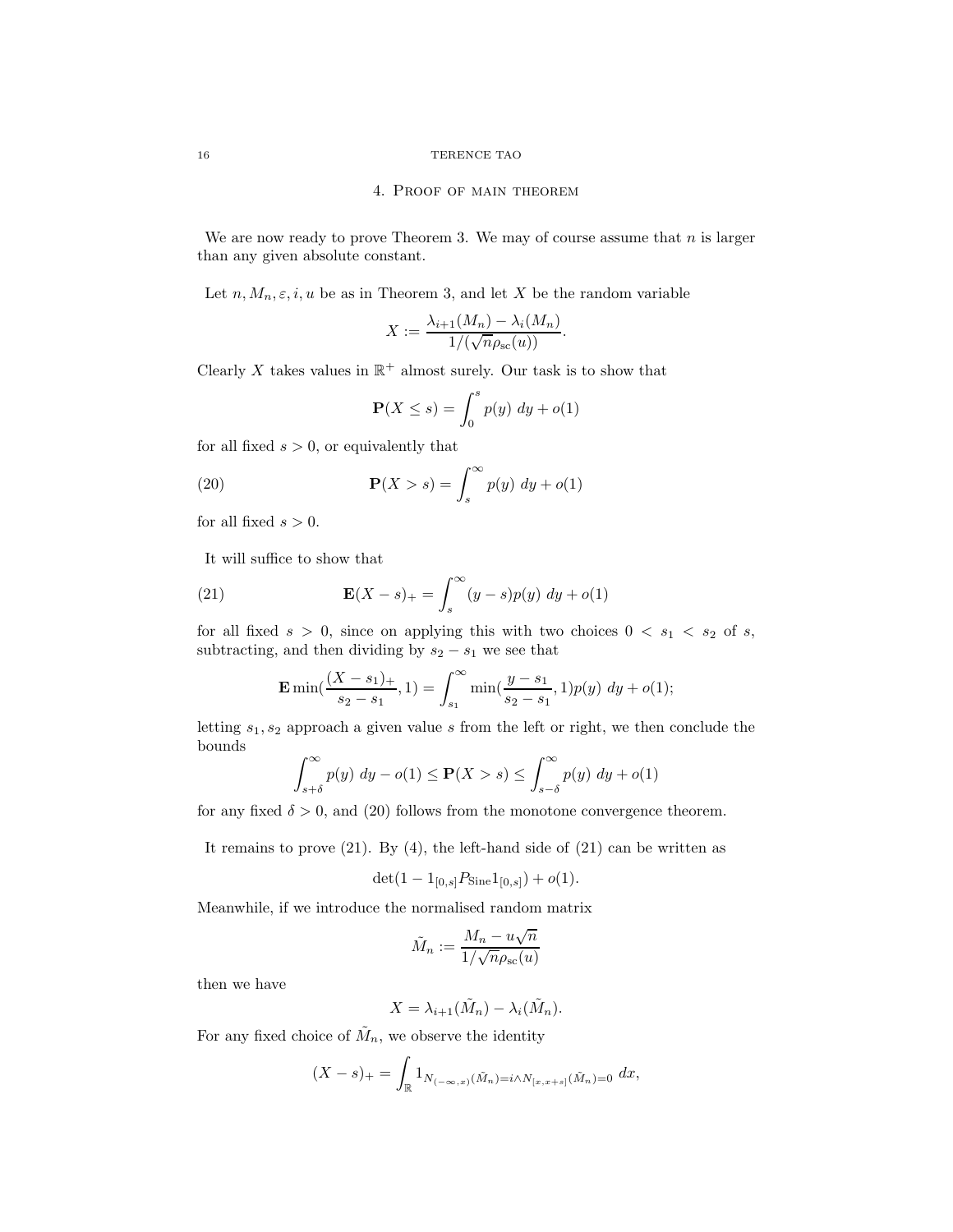since the set of real numbers x for which  $N_{(-\infty,x)}(\tilde{M}_n) = i \wedge N_{[x,x+s]}(\tilde{M}_n) = 0$ holds is an interval of length  $X - s$  when  $X > s$ , and empty otherwise. Taking expectations and using the Fubini-Tonelli theorem, we conclude that

$$
\mathbf{E}(X-s)_+ = \int_{\mathbb{R}} \mathbf{P}(N_{(-\infty,x)}(\tilde{M}_n) = i \wedge N_{[x,x+s]}(\tilde{M}_n) = 0) dx.
$$

Our task is thus to show that

 $(22)$ 

$$
\int_{\mathbb{R}} \mathbf{P}(N_{(-\infty,x)}(\tilde{M}_n) = i \wedge N_{[x,x+s]}(\tilde{M}_n) = 0) dx = \det(1 - 1_{[0,s]} P_{\text{Sine}} 1_{[0,s]}) + o(1).
$$

Let  $t_n := \log^{0.6} n$  (say). We will shortly establish the following claims:

(i) (Tail estimate) We have

(23) 
$$
\int_{|x| \ge t_n} \mathbf{P}(N_{(-\infty,x)}(\tilde{M}_n) = i) dx = o(1).
$$

(ii) (Approximate independence) For  $|x| < t_n$ , one has (24)

$$
\mathbf{P}(N_{(-\infty,x)}(\tilde{M}_n) = i \wedge N_{[x,x+s]}(\tilde{M}_n) = 0) = \mathbf{P}(N_{(-\infty,x)}(\tilde{M}_n) = i)\mathbf{P}(N_{[x,x+s]}(\tilde{M}_n) = 0) + O(\log^{-0.85} n).
$$

(iii) (Gap probability at fixed energy) For  $|x| < t_n$ , one has

(25) 
$$
\mathbf{P}(N_{[x,x+s](\tilde{M}_n)=0}) = \det(1 - 1_{[0,s]}P_{\text{Sine}}1_{[0,s]}) + o(1).
$$

(iv) (Central limit theorem) For  $|x| < t_n$ , one has

(26) 
$$
\mathbf{P}(N_{(-\infty,x)}(\tilde{M}_n) = i) = \frac{1}{\sqrt{2\pi}\sigma}e^{-x^2/2\sigma^2} + O(\log^{-0.85} n)
$$
  
where  $\sigma := \sqrt{\log n/2\pi^2}$ .

Let us assume these estimates for the moment. From  $(24)$ ,  $(25)$ ,  $(26)$  one has

$$
\mathbf{P}(N_{(-\infty,x)}(\tilde{M}_n) = i \wedge N_{[x,x+s]}(\tilde{M}_n) = 0) = \frac{1}{\sqrt{2\pi}\sigma} e^{-x^2/2\sigma^2} (\det(1 - 1_{[0,s]} P_{\text{Sine}} 1_{[0,s]}) + o(1)) + O(\log^{-0.85} n)
$$

for  $|x| \leq t_n$ . Since

$$
\int_{|x| \le t_n} \frac{1}{\sqrt{2\pi}\sigma} e^{-x^2/2\sigma^2} = 1 - o(1)
$$

we conclude from the choice of  $t_n$  that

$$
\int_{|x| \le t_n} \mathbf{P}(N_{(-\infty,x)}(\tilde{M}_n) = i \wedge N_{[x,x+s]}(\tilde{M}_n) = 0) = \det(1 - 1_{[0,s]} P_{\text{Sine}} 1_{[0,s]}) + o(1)
$$

and the claim (22) then follows from (23).

It remains to establish the estimates  $(23)$ ,  $(24)$ ,  $(25)$ ,  $(26)$ . We begin with  $(23)$ . We can rewrite

$$
N_{(-\infty,x)}(\tilde M_n)=N_{(-\infty,\sqrt{n}u+\frac{x}{\sqrt{n}\rho_{\rm sc}(u)})}(M_n).
$$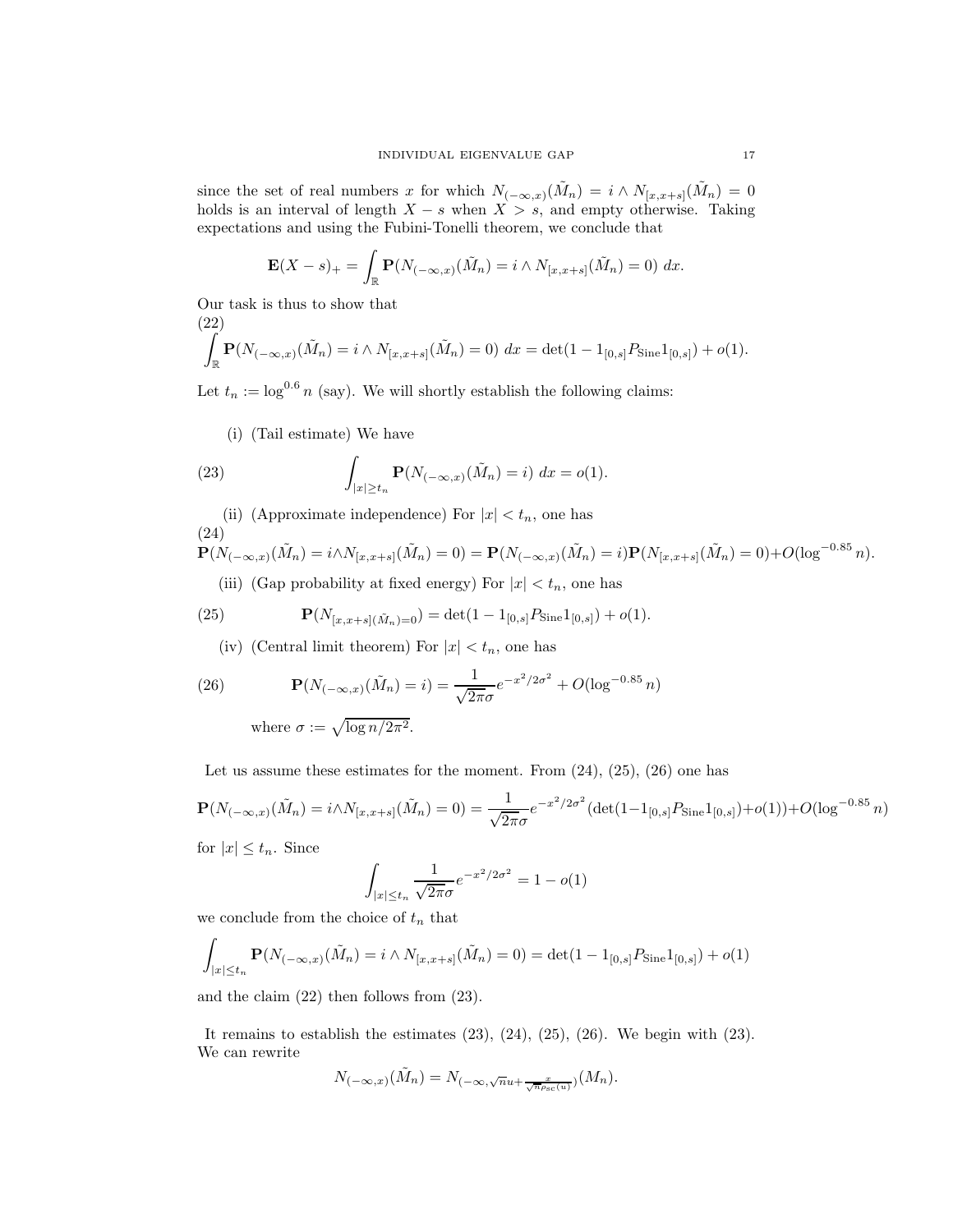From the rigidity of eigenvalues of GUE (see $^8$  e.g. [28, Corollary 5]) we know that

$$
\mathbf{P}(N_{(-\infty,y)}(M_n) = i) \ll n^{-100}
$$

(say) unless

$$
y = \sqrt{n}u + O(\log^{O(1)} n/\sqrt{n}).
$$

Because of this, to prove (23) we may restrict to the regime where  $x = O(\log^{O(1)} n)$ .

By<sup>9</sup> Lemma 5, for any real number y,  $N_{(-\infty,y)}(M_n)$  is the sum of n independent Bernoulli variables. The mean and variance of such random variables was computed in [14]. Indeed, from [14, Lemma 2.1] one has (after adjusting the normalisation)

$$
\mathbf{E} N_{(-\infty, y)}(M_n) = \int_{-\infty}^{y/\sqrt{n}} \rho_{\rm sc}(t) \, dt + O(\frac{\log n}{n})
$$

while from [14, Lemma 2.3] one has

$$
\mathbf{Var} N_{(-\infty, y)}(M_n) = (\frac{1}{2\pi^2} + o(1)) \log n.
$$

Renormalising (and using the hypothesis  $x = O(\log^{O(1)} n)$ ), we conclude that

$$
\mathbf{E}N_{(-\infty,x)}(\tilde{M}_n) = i + x + O(1)
$$

and

$$
\mathbf{Var} N_{(-\infty,x)}(\tilde{M}_n) = \left(\frac{1}{2\pi^2} + o(1)\right) \log n.
$$

Applying Bennet's inequality (see [3]), we conclude that

$$
\mathbf{P}(\mathbf{E}N_{(-\infty,x)}(\tilde{M}_n) = i) \ll \exp(-cx/\sqrt{\log n})
$$

for some absolute constant  $c > 0$ , which gives (23). The bound (26) follows from the same computations, using Lemma 7 (or Corollary 8) in place of Bennet's inequality.

The estimate (25) is well known (see<sup>10</sup> e.g. [1, Theorem 3.1.1]); for future reference we remark that this estimate also implies the crude lower bound

$$
\mathbf{P}(N_{[x,x+s](\tilde{M}_n)=0}) \gg 1
$$

for *n* sufficiently large. We therefore turn to  $(24)$ . By  $(27)$  and  $(26)$ , it suffices to establish the conditional probability estimate

(28) 
$$
\mathbf{P}(N_{(-\infty,x)}(\tilde{M}_n) = i | N_{[x,x+s]}(\tilde{M}_n) = 0) = \frac{1}{\sqrt{2\pi}\sigma} e^{-x^2/2\sigma^2} + O(\log^{-0.85} n).
$$

<sup>8</sup>One can also derive this rigidity from the Bennett's inequality argument given below. One could also use the rigidity results for more general Wigner matrices here, see [13] or [28], though this would be overkill.

<sup>&</sup>lt;sup>9</sup>Strictly speaking, Lemma 5 is not applicable as stated because  $(-\infty, y)$  is not a compact interval, but this can be addressed by the usual truncation argument, replacing  $(-\infty, y)$  with  $(-M, y)$  and then letting M go to infinity, exploiting the exponential decay of  $M_n$ . We omit the routine details.

<sup>&</sup>lt;sup>10</sup>Strictly speaking, Theorem 3.1.1 of [1] only treats the case  $u = 0$ , but the general case  $-2 + \varepsilon < u < 2 - \varepsilon$  follows from the same methods; see [1, Exercise 3.7.5].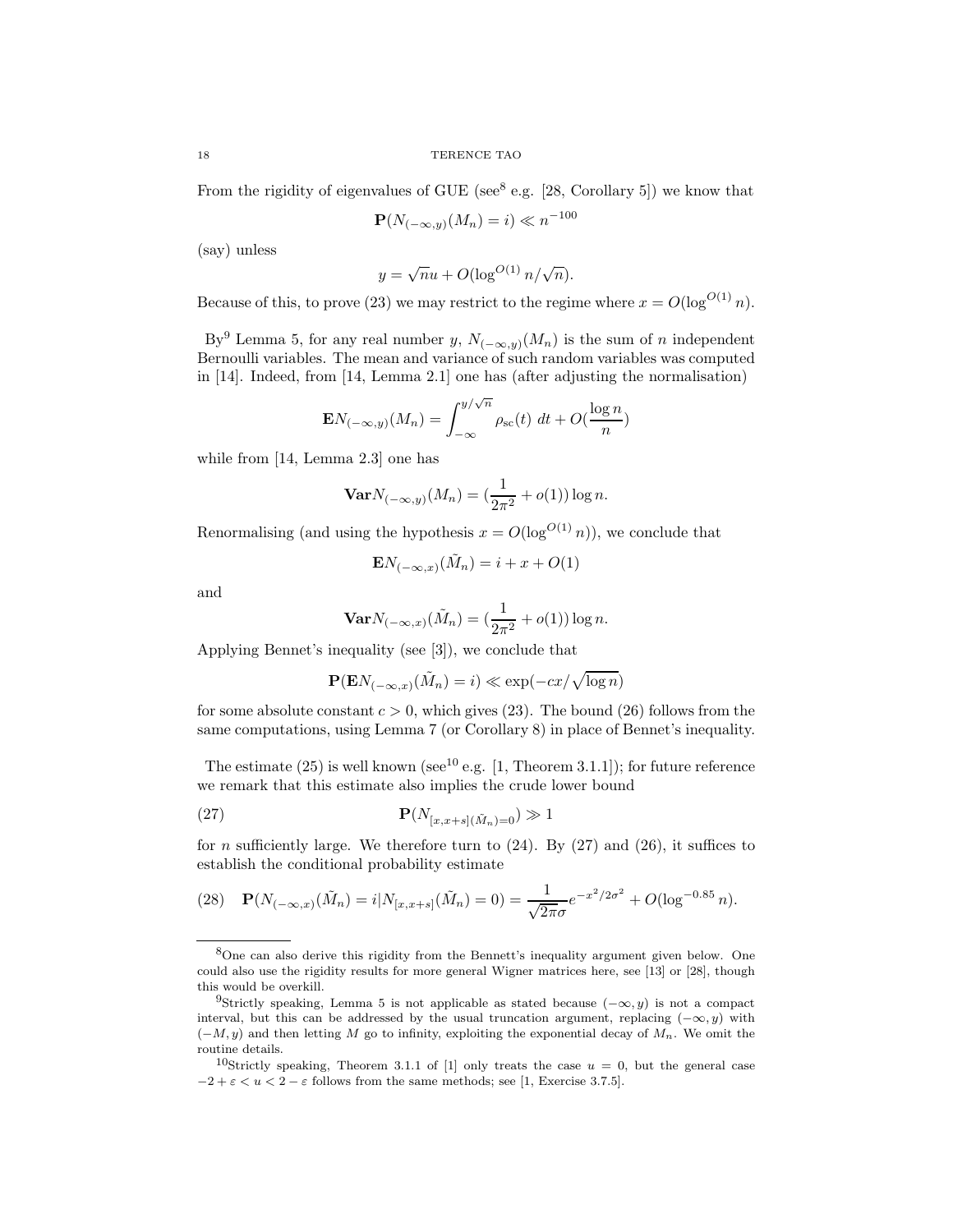We now turn to  $(28)$ . Recall that the eigenvalues of  $M_n$  form a determinantal point process with kernel  $K^{(n)}$  given by (1). Rescaling this, we see that the eigenvalues of  $\tilde{M}_n$  form a determinantal point process with kernel  $\tilde{K}^{(n)}$  given by the formula

$$
\tilde{K}^{(n)}(x,y) := \frac{1}{\rho_{\rm sc}(u)\sqrt{n}} K^{(n)}(u\sqrt{n} + \frac{x}{\rho_{\rm sc}(u)\sqrt{n}}, u\sqrt{n} + \frac{y}{\rho_{\rm sc}(u)\sqrt{n}}).
$$

This is the kernel of an orthogonal projection  $\tilde{P}^{(n)}$  to some *n*-dimensional subspace  $\tilde{V}^{(n)}$  in  $L^2(\mathbb{R})$ . The elements of this subspace consist of polynomial multiples of a gaussian function, and in particular there is no non-trivial element of  $\tilde{V}^{(n)}$  that vanishes on  $[x, x + s]$ . Applying Corollary 8 (and a truncation argument to deal with the non-compact nature of  $(-\infty, x)$ , one has

$$
\mathbf{P}(N_{(-\infty,x)}(\tilde{M}_n) = i | N_{[x,x+s]}(\tilde{M}_n) = 0) = \frac{1}{\sqrt{2\pi}\sigma'} e^{-(i-\mu')^2/2(\sigma')^2} + O((\sigma')^{-1.7})
$$

where

$$
\mu' := \operatorname{trace}(P'1_{(-\infty,x)})
$$

and

$$
(\sigma')^2 := \operatorname{trace}(P'1_{(-\infty,x)^c}P'1_{(-\infty,x)}),
$$

and P' is the orthogonal projection to  $1_{[x,x+s]^c} \tilde{V}^{(n)}$ . To establish (28), it will thus suffice to establish the bounds  $\mu' = O(1)$ 

and

$$
(\sigma')^2 = \sigma^2 + O(1).
$$

To do this, we will use Corollary 10, with  $J := [x, x + s]$ , and the role of  $P_0$ being played by the Dyson projection  $P_{\text{Sine}}$ . From the well-known fact that a nontrivial function and its Fourier transform cannot both be compactly supported, we see that there is no non-trivial function in the range of  $P_{\text{Sine}}$  supported in J. As  $P_{\text{Sine}}$  is locally trace class, we conclude from the Fredholm alternative (see e.g. [22, Theorem VI.14]) that the compact operator  $K_0$  defined by (15) exists. As  $K_0$  is independent of n, we certainly have  $11$ 

$$
||K_0||_{op} \ll 1
$$

and similarly

(29) k1JPSinekHS ≪ 1.

By Corollary 10 (once again using a truncation argument to deal with the halfinfinite nature of  $(-\infty, x)$ , it will thus suffice to show that

(30) <sup>k</sup>1JP˜(n) kHS ≪ 1

$$
\quad\text{and}\quad
$$

(31) 
$$
\| (P_{\text{Sine}} - \tilde{P}^{(n)}) 1_J \|_{\text{op}} = o(1).
$$

<sup>&</sup>lt;sup>11</sup>Note that our bound here on  $||K_0||_{op}$  is *ineffective*, as it relies on the Fredholm alternative. However, it is quite probable that one can obtain an effective bound on  $K_0$  here by using a quantitative versions of Hardy's uncertainty principle to give a more robust version of the assertion that a non-trivial function and its Fourier transform cannot both be compactly supported. We will not pursue this issue here.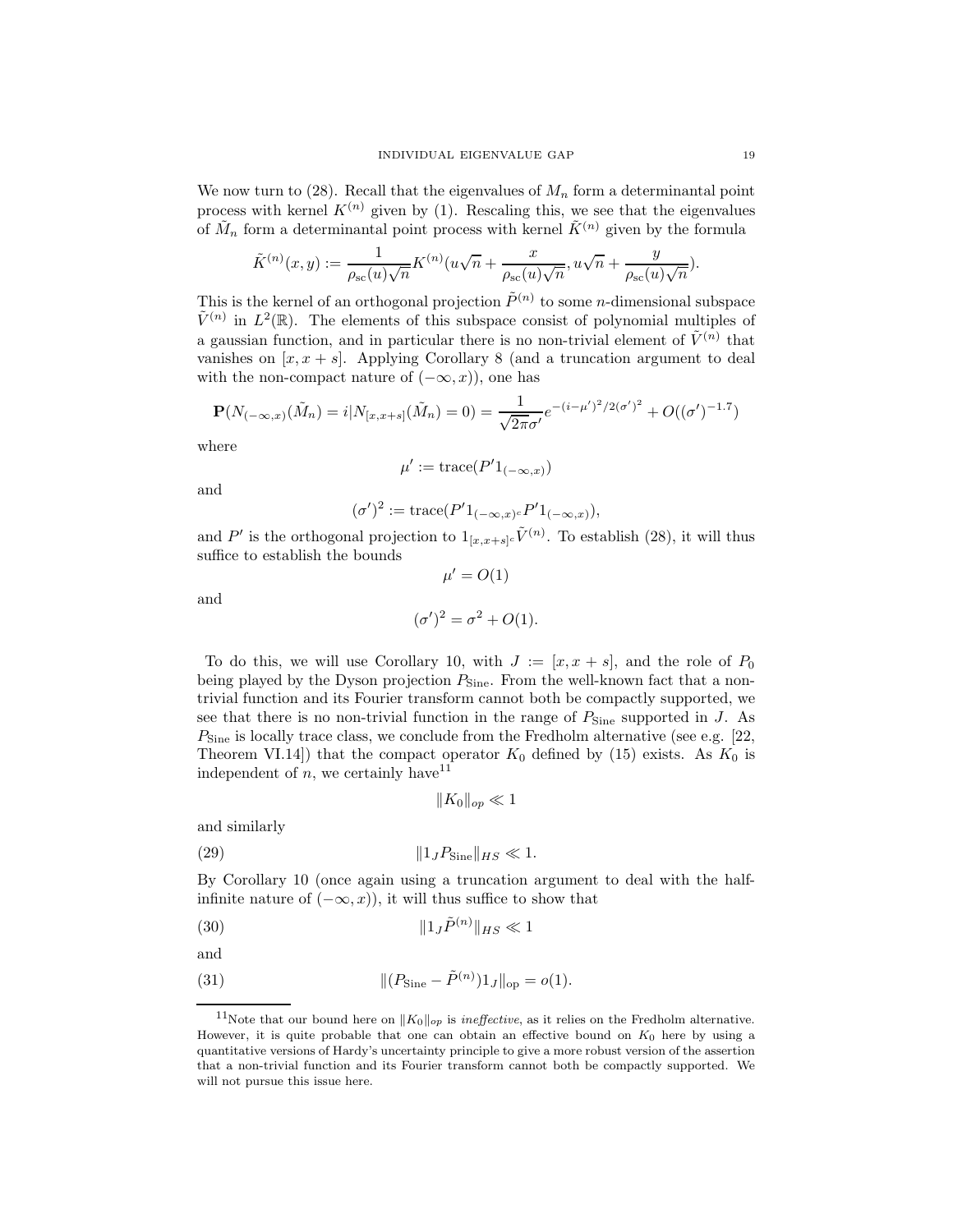Since the Hilbert-Schmidt norm controls the operator norm, we see from (29) that (30), (31) will both follow from the bound

$$
|| (P_{\text{Sine}} - \tilde{P}^{(n)}) 1_J ||_{HS} = o(1).
$$

Using the integral kernels  $K_{\text{Sine}}$ ,  $\tilde{K}^{(n)}$  of  $P_{\text{Sine}}$ ,  $\tilde{P}^{(n)}$  and the compact nature of J, it suffices to show that

(32) 
$$
\int_{\mathbb{R}} |K_{\text{Sine}}(x, y) - \tilde{K}^{(n)}(x, y)|^2 dx = o(1)
$$

uniformly for all  $y \in J$ . In principle one could establish this bound from a sufficiently precise analysis of the asymptotics of Hermite polynomials (such as those given in [8]), but one can actually derive this bound from the standard convergence result (2) as follows. From (2) we know that  $\tilde{K}^{(n)}(x, y)$  converges locally uniformly in x, y to  $K_{\text{Sine}}(x, y)$  as  $n \to \infty$ , and so

(33) 
$$
\int_{-L}^{L} |K_{\text{Sine}}(x, y) - \tilde{K}^{(n)}(x, y)|^2 dx = o(1)
$$

for any fixed L. Also, as  $P_{\text{Sine}}, \tilde{P}^{(n)}$  are both projections, one has

$$
\int_{\mathbb{R}} |K_{\text{Sine}}(x, y)|^2 dx = K_{\text{Sine}}(y, y)
$$

and

$$
\int_{\mathbb{R}} |\tilde{K}^{(n)}(x,y)|^2 \ dx = \tilde{K}^{(n)}(y,y).
$$

From (2), one has

$$
\tilde{K}^{(n)}(y, y) = K_{\text{Sine}}(y, y) + o(1).
$$

For any given  $\varepsilon > 0$ , one can find an L such that

(34) 
$$
\int_{|x|>L} |K_{\text{Sine}}(x,y)|^2 dx = O(\varepsilon)
$$

and thus

$$
\int_{\mathbb{R}} |\tilde{K}^{(n)}(x,y)|^2 dx = \int_{-L}^{L} |K_{\text{Sine}}(x,y)|^2 dx + O(\varepsilon) + o(1).
$$

But from (33) and the triangle inequality we have

$$
\int_{-L}^{L} |\tilde{K}^{(n)}(x,y)|^2 dx = \int_{-L}^{L} |K_{\text{Sine}}(x,y)|^2 dx + o(1)
$$

and so

$$
\int_{|x|>L} |\tilde{K}^{(n)}(x,y)|^2 \, dx = O(\varepsilon) + o(1).
$$

From this, (33), and (34) we conclude that

$$
\int_{\mathbb{R}} |K_{\text{Sine}}(x, y) - \tilde{K}^{(n)}(x, y)|^2 dx = O(\varepsilon) + o(1)
$$

and the claim (32) follows by sending  $\varepsilon$  to zero. The proof of Theorem 3 (and thus also Corollary 4) is now complete.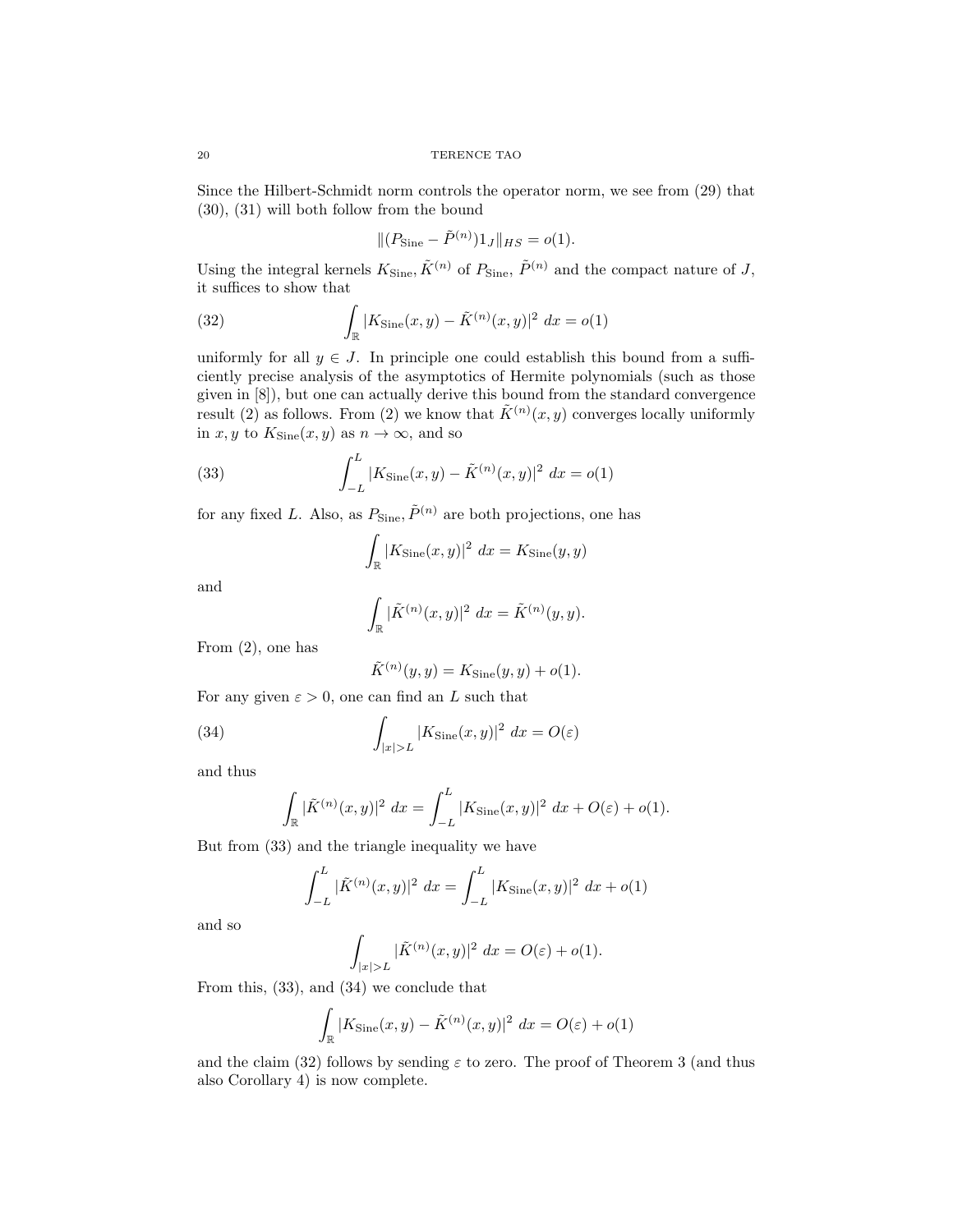#### **REFERENCES**

- [1] G. Anderson, A. Guionnet and O. Zeitouni, An introduction to random matrices, Cambridge Studies in Advanced Mathematics, 118. Cambridge University Press, Cambridge, 2010.
- [2] G. Ben Arous, P. Bourgade, Extreme gaps between eigenvalues of random matrices, arXiv:1010.1294
- [3] G. Bennett, Probability Inequalities for the Sum of Independent Random Variables, Journal of the American Statistical Association 57 (1962), 33-45.
- [4] R. Bhatia, Matrix Analysis, Springer-Verlag, New York 1997.
- [5] P. Bourgade, L. Erdős, H. T. Yau, Universality of General  $\beta$ -Ensembles,  $arXiv:1104.2272$
- [6] O. Costin and J. Lebowitz, Gaussian fluctuations in random matrices, Phys. Rev. Lett. 75 (1) (1995) 69–72.
- [7] P. Deift, T. Kriecherbauer, K.T.-R. McLaughlin, S. Venakides and X. Zhou, Uniform asymptotics for polynomials orthogonal with respect to varying exponential weights and applications to universality questions in random matrix theory, Comm. Pure Appl. Math. 52 (1999), no. 11, 1335–1425.
- [8] B. Delyon, J. Yao, On the spectral distribution of Gaussian random matrices, Acta Mathematicae Sinica, English Series Vol. 22, No. 2 (2006) 297–312.
- [9] F. Dyson, The Threefold Way. Algebraic Structure of Symmetry Groups and Ensembles in Quantum Mechanics, J. Math. Phys. 3 (1962), 1199–1215.
- [10] L. Erdős, S. Peche, J. Ramirez, B. Schlein and H.-T. Yau, Bulk universality for Wigner matrices, arXiv:0905.4176
- [11] L. Erdős, J. Ramirez, B. Schlein, T. Tao, V. Vu, and H.-T. Yau, Bulk universality for Wigner hermitian matrices with subexponential decay, arxiv:0906.4400, To appear in Math. Research Letters.
- [12] L. Erdős, B. Schlein and H.-T. Yau, Universality of Random Matrices and Local Relaxation Flow, arXiv:0907.5605
- [13] L. Erdős, H.-T.Yau, and J. Yin, Rigidity of Eigenvalues of Generalized Wigner Matrices. arXiv:1007.4652
- [14] J. Gustavsson, Gaussian fluctuations of eigenvalues in the GUE, Ann. Inst. H. Poincaré Probab. Statist. 41 (2005), no. 2, 151–178.
- [15] M. Jimbo, T. Miwa, Tetsuji, Y. Mori and M. Sato, Density matrix of an impenetrable Bose gas and the fifth Painlevé transcendent, Phys. D 1. (1980), no. 1, 80-158.
- [16] K. Johansson, Universality of the local spacing distribution in certain ensembles of Hermitian Wigner matrices, Comm. Math. Phys. 215 (2001), no. 3, 683–705.
- [17] A. Knowles, J. Yin, Eigenvector Distribution of Wigner Matrices, arXiv:1102.0057
- [18] O. Macchi, The coincidence approach to stochastic point processes, Adv. Appl. Probab., 7 (1975), 83-122.
- [19] M.L. Mehta, Random Matrices and the Statistical Theory of Energy Levels, Academic Press, New York, NY, 1967.
- [20] J. Hough, M. Krishnapur, Y. Peres, B. Virág, Determinantal processes and independence, Probab. Surv. 3 (2006), 206-229.
- [21] R. Lyons, Determinantal probability measures, Publ. Math. Inst. Hautes Études Sci.  $98$ , 167-212.
- [22] M. Reed, B. Simon, Methods of modern mathematical physics. I. Functional analysis. Second edition. Academic Press, Inc. (Harcourt Brace Jovanovich, Publishers), New York, 1980.
- [23] A. Soshnikov, Determinantal random point fields, Russian Math. Surveys 55 (2000), 923975.
- [24] A. Soshnikov, Gaussian limit for determinantal random point fields, Ann. Probab. 30 (2002), no. 1, 171187.
- [25] T. Tao and V. Vu, Random matrices: Universality of the local eigenvalue statistics, Acta Mathematica 206 (2011), 127–204.
- [26] T. Tao, V. Vu, Random covariance matrices: university of local statistics of eigenvalues, to appear in Annals of Probability.
- [27] T. Tao and V. Vu, Random matrices: Universal properties of eigenvectors, to appear in Random Matrices: Theory and Applications.
- [28] T. Tao and V. Vu, Random matrices: Sharp concentration of eigenvalues, preprint http://arxiv.org/pdf/1201.4789.pdf.